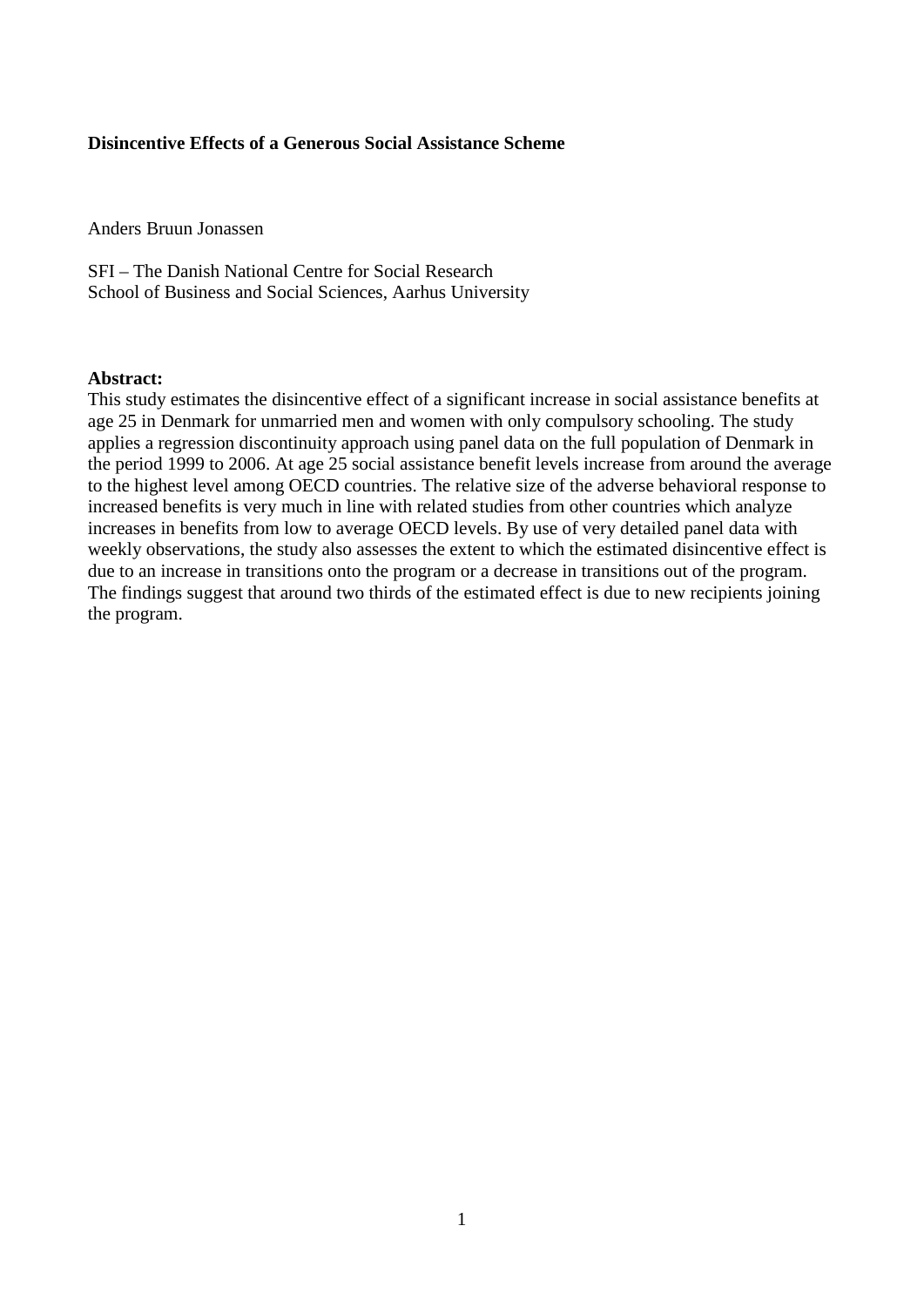## **1. Introduction**

Welfare policy faces the challenge of balancing the three goals of providing sufficient standards of living, ensuring adequate work incentives and keeping government costs low. This is sometimes referred to as the 'iron triangle' of welfare reform. The term reflects the difficult implicit trade-off between these three dimensions. Improvement of one dimension is often gained only at the expense of weakening another.

Social assistance usually constitutes a country's lowest income security net. The levels of these benefits are therefore often directly related to the minimum standards of living. This study provides new evidence on the classic topic in economics of determining the extent to which public income transfers suppress the supply of labor. It does so by estimating the work disincentive effects associated with providing social assistance benefits which are the most generous relative to wages among the OECD countries.

By use of very detailed panel data the study goes on to demonstrate the dynamics related to the estimated adverse response. These dynamics implicitly provide guidelines for targeting policies to counter the associated adverse behavioral response. A more cost-efficient policy in turn improves the potential for policy-makers to more effectively achieve a desired minimum standard of living subject to the 'iron triangle' of welfare reform.

The paper applies a regression discontinuity approach to an age-dependent rule in the Danish social assistance scheme to estimate the disincentive effect associated with a significant increase in benefits at age 25. It does so for both unmarried men and women who did not have children before age 26 and no more than compulsory schooling at 25. The estimated effects for men are very much in line with the comparable literature. The regression discontinuity results for women are new to the literature and of very similar size. The estimates cover the period 1999 to 2006. A placebo test on individuals with children at 25, a group not subject to changes in eligibility, shows no effect.

Further to these static participation effects the paper analyzes the dynamics of the response to higher benefits. The use of exceptionally detailed panel data allows for a persuasive assessment of the adjustment of the response after age 25. The paper provides a detailed look at the process of adjustment to the change in rules and a novel decomposition of the disincentive effects into entries and exits to and from the program.

The results include a significant, albeit modest, response to higher benefits for both men and women. The dynamics of the response to the change in rules clearly demonstrates a very quick adjustment process where higher benefits seem to affect the caseload only shortly after the change in eligibility. A decomposition of the effect reveals that the main contribution to the increase in caseload is due to more individuals joining the program. This component makes up two thirds of the estimated effect, while the remaining third is due to fewer individuals leaving the program.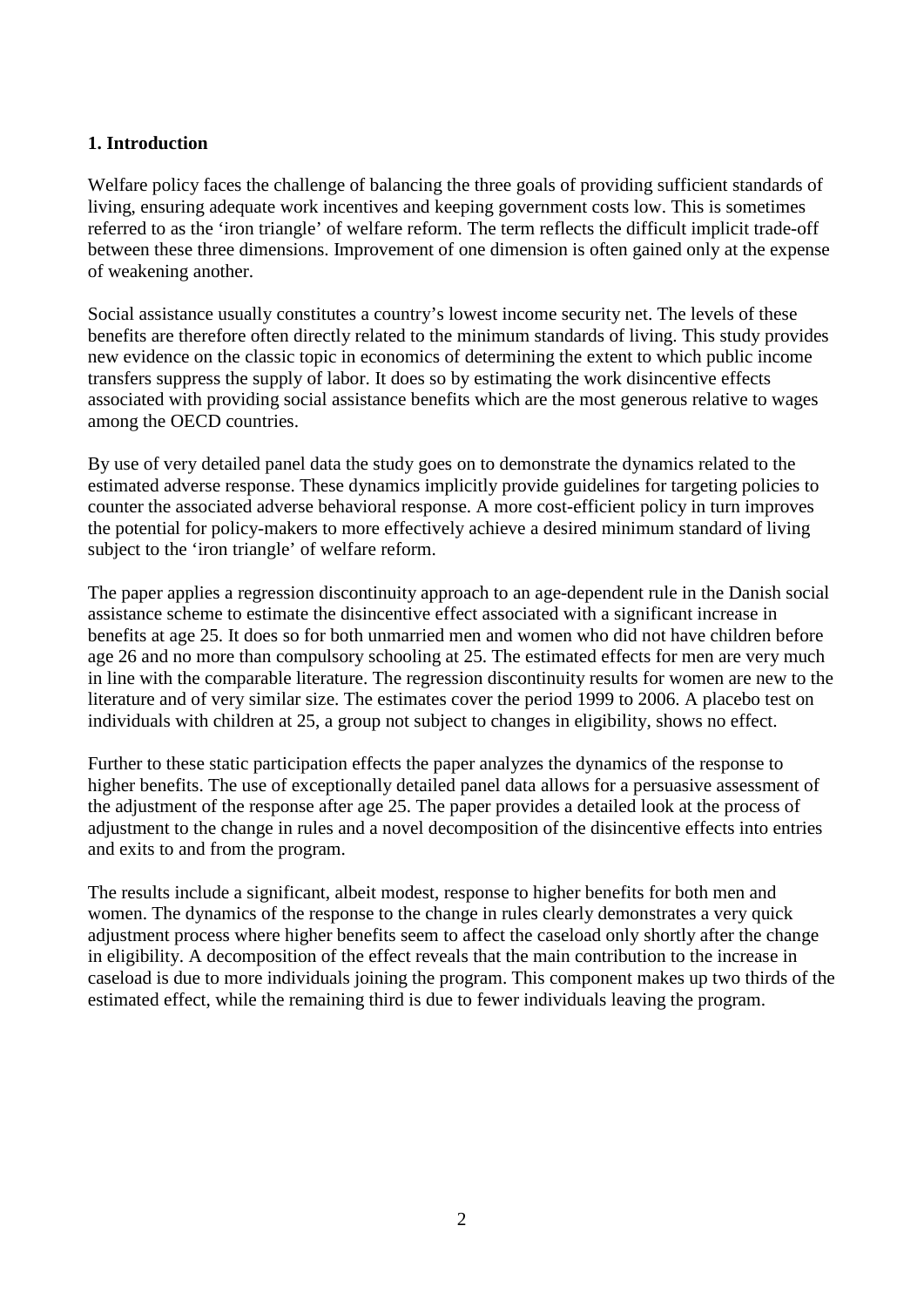## **2. Background**

A recent study of U.S. anti-poverty programs reports a major impact on poverty rates in general, an impact which is only affected negligibly by work incentives [Moffitt et al. (2011)]. By far the highest poverty rates of any of the examined groups are found among the non-elderly, non-disabled childless families with no continuously-employed members.

Accordingly, the study finds this demographic group to be the most underserved by the system. Given this result, it would seem that, at least in the U.S., not serving the young, non-disabled individuals with weak labor market attachment and without children comes at the cost of increased poverty. But how large are the costs of providing higher minimum levels of income for this group?

Recent studies of age-dependent rules in the Canadian and French social assistance schemes suggest only relatively modest behavioral responses to providing higher benefits for single men in this demographic group [Lemieux & Milligan (2008) and Bargain & Doorley (2011)]. But what are the costs associated with extending the generosity of social assistance further? And how might the costs of providing income security be limited?

These questions remain highly relevant for governments who face pressure to reduce deficits since an assessment of the cost of a transfer scheme also reveals the potential gains from reforming the scheme. For countries looking to reduce government spending and improve the long term employment-to-population ratio, a reduction of social assistance benefit levels might seem an attractive means to help accomplish both of these objectives.

Given the relative generosity of benefits, the scope for improving work incentives for social assistance recipients is perhaps greater in Denmark than in any other OECD country. For OECD countries figure 1 shows measures of 'the inactivity trap', which relates benefit levels to wages across countries. The inactivity trap measure states the average effective tax rate of a transition from unemployment to employment for individuals who are eligible for social assistance, but not entitled to unemployment insurance benefits.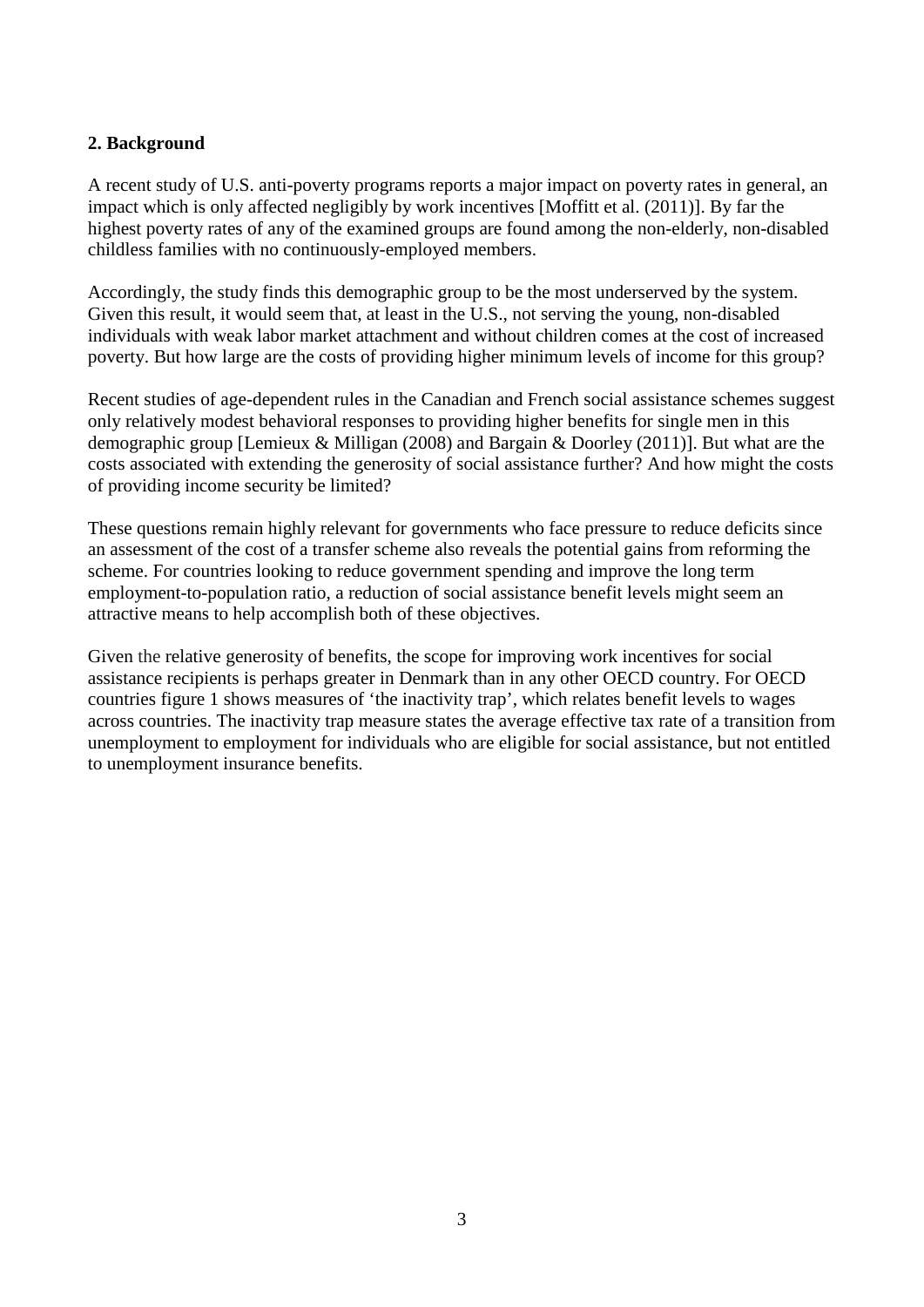

Figure [1](#page-3-0). Average Effective Tax Rates for a transition into full-time work,  $1$  OECD, 2010

The ranking of countries according to the measure of 'the inactivity trap' shows Danish recipients receiving the highest social assistance benefits relative to wages in the OECD. This suggests that Danish recipients face relatively very strong work disincentives. The scope for improving work incentives therefore seems larger in Denmark than in any other OECD country. This top position is, at least partly, a consequence of benefit levels increasing by 55 percent at age 25 in Denmark for individuals without children, corresponding to an increase of 11 percent of average monthly earnings.<sup>[2](#page-3-1)</sup>

Ignoring taxes and other benefits, figure 1 also plots the inactivity trap measure before the 55 percent increase in benefits. This measure puts the Danish average effective tax rate for individuals below 25 at the OECD average.<sup>[3](#page-3-2)</sup> The increase in benefits at 25 in Denmark thus provides a case for analyzing increases in social assistance benefits from around the OECD average to the highest level among OECD countries for young individuals without children.

<span id="page-3-0"></span><sup>&</sup>lt;sup>1</sup> The measure relates social assistance and other means-tested benefits to work income of an average worker of age 40, and states the average effective tax rate for a transition into full-time work (earning average wages) for a person with no children, without entitlement to unemployment insurance, but entitled to social assistance. The ranking in figure 1 is based on work income of 100 percent of the average wage. The position of Denmark, however, remains unaffected by varying shares of the average wage.

<span id="page-3-1"></span><sup>&</sup>lt;sup>2</sup> Own calculations based on data on average annual earnings from www.oecd.org and information on benefit levels from www.retsinformation.dk.

<span id="page-3-2"></span><sup>&</sup>lt;sup>3</sup> Ignoring other benefits and taxes, 65 percent of the Danish average effective tax rate for a transition into full-time work, corresponds to benefits before the increase of 55 percent at 25, and a measure of the 'inactivity trap' of around the OECD average. Thus, the benefits to wage ratio in Denmark is approximately at the OECD average for people who have not yet turned 25.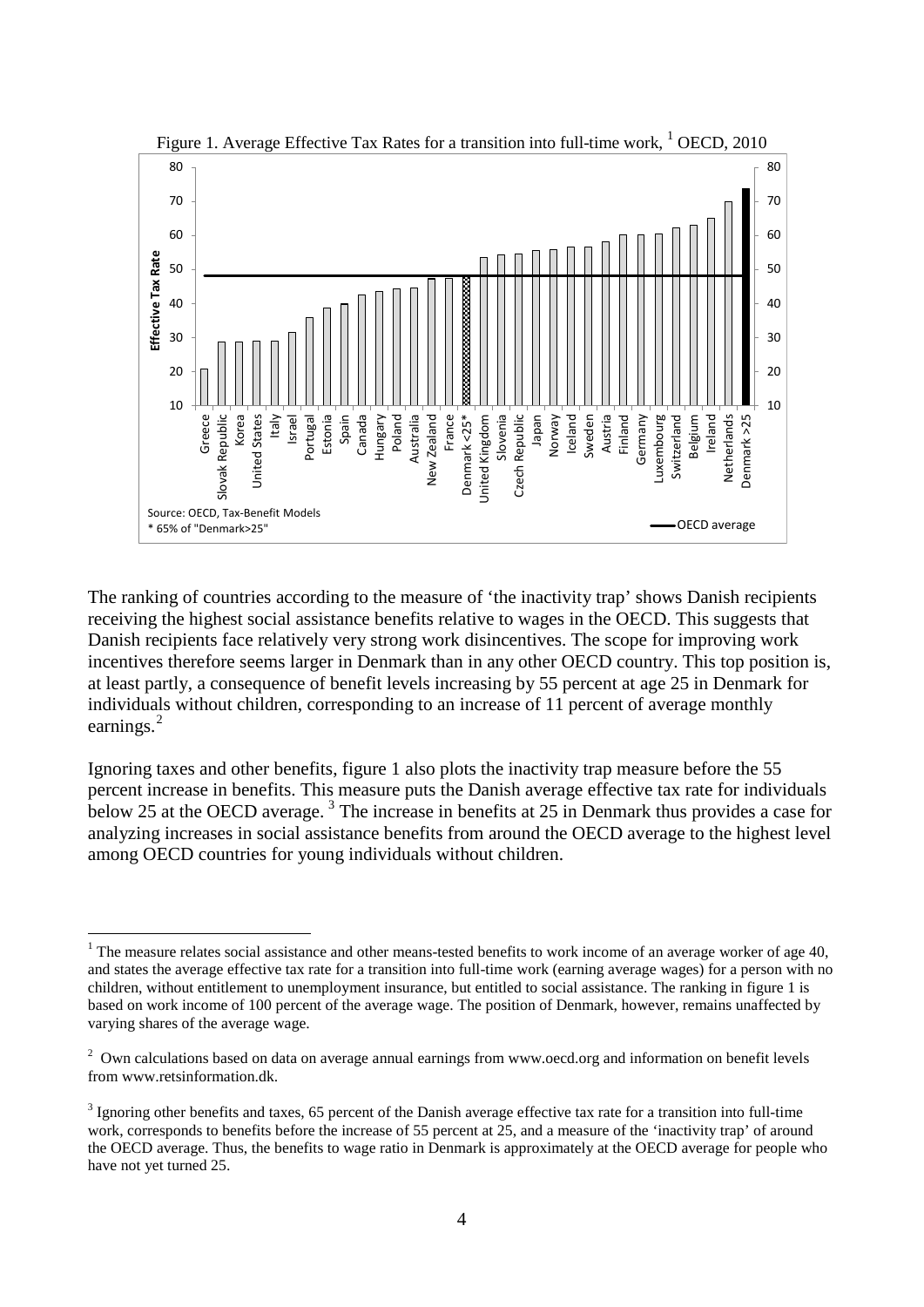Previous regression discontinuity studies recovering the disincentive effects of similar agedependent rules in Canada and France, respectively, analyze increases in social assistance from very low levels to levels around the OECD average [Lemieux & Milligan (2008) and Bargain & Doorley (2011)]. The increases in benefits relative to average wages analyzed in both Lemieux & Milligan (2008) and Bargain & Doorley (2011) are similar to the size of the increase in benefits in this study.<sup>[4](#page-4-0)</sup> The results from this paper may therefore be viewed as an extension of the existing literature, estimating the disincentive effect at a different margin, i.e. the one associated with increasing benefits from medium level to the highest level among all OECD countries.

Furthermore, I argue that this paper entails improved conditions for studying the consequences of increased benefits further away from the cut-off point where benefits change than otherwise possible in the related literature. This is due to the scope and very detailed nature of the panel data used and the stability of the empirical relationship in the outcome of interest. Information on the longer run participation patterns is crucial for assessing the real cost of providing social assistance for the young part of the population, since not only the immediate response, but also subsequent adjustment to new benefit levels is crucial for understanding the trade-off between income security and maintaining low government costs.

On one hand, the young population could be regarded among the demographic groups most in need of publicly provided income security due to their vulnerability on the labor market that comes with labor market inexperience and low levels of skill-acquisition. On the other hand, the young population may for much same reasons also be counted among the most susceptible to work disincentives due to lower earnings capacity; as work income typically increases with age, so does the difference between potential earnings and benefits.

The labor performance of the young population is, of course, not only a concern for current but also future costs and economic performance, since today's young will become part of the core labor force of the future. Concerns that the young part of labor force will fail to achieve integration into the labor market are very real given the current high youth unemployment rates internationally. In order to assess the role of benefit levels in determining unemployment figure 2 presents the relationship between the two by showing the unemployment ratio-to-the-population by age for individuals between 22 and 27 years old from 1999 to 2006.

<span id="page-4-0"></span><sup>&</sup>lt;sup>4</sup> Lemieux & Milligan (2008) analyzes a relative increase in benefits of 175 percent, Bargain & Doorley (2011) an increase of 162 percent. The large increases are, however, relative to a low initial level of benefits. Since the initial level of benefits in the current study, i.e. the benefits for those below age 25, are larger than in the two related studies, the relative increase is smaller (55 percent). Relative to wages, however, Danish benefits increase by 11 percent of average wages, Canadian benefits increase by, 13 percent (measured by 1990 wages), and French benefits increase by 16 percent of average wages. These calculations are based on the benefit levels stated in the respective studies and data on average annual wages from www.oecd.org.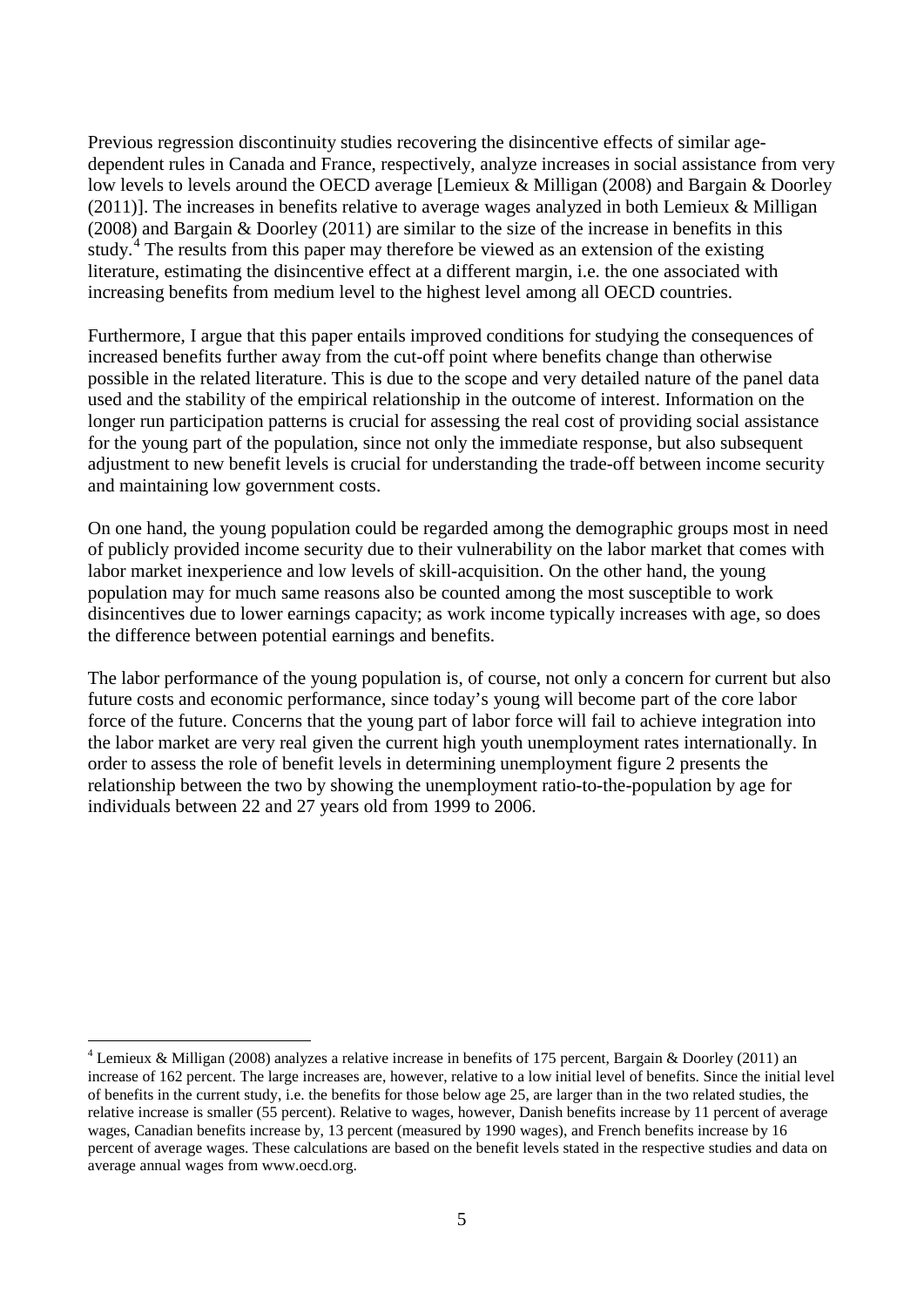

The figure shows similar unemployment-to-population ratios for the 22 to 24-year-olds during the whole period. By contrast the ratio is visibly larger for the 25-year-olds. The unemployment ratio is even higher for ages 26 and 27, albeit less obviously so compared to the shift between ages 24 and 25. Differences in unemployment ratios clearly depend on more than social assistance levels, but the indications of figure 2 are not in conflict with the notion of a relationship between benefit levels and unemployment in Denmark.

The remainder of the paper is organized as follows. Section 3 goes through the details of the Danish social assistance scheme. Section 4 describes and provides a look at the data, while section 5 outlines the empirical approach and reports the regression discontinuity results. Section 6 goes through the decomposition of the estimated disincentive effect, while section 7 discusses the results and section 8 concludes.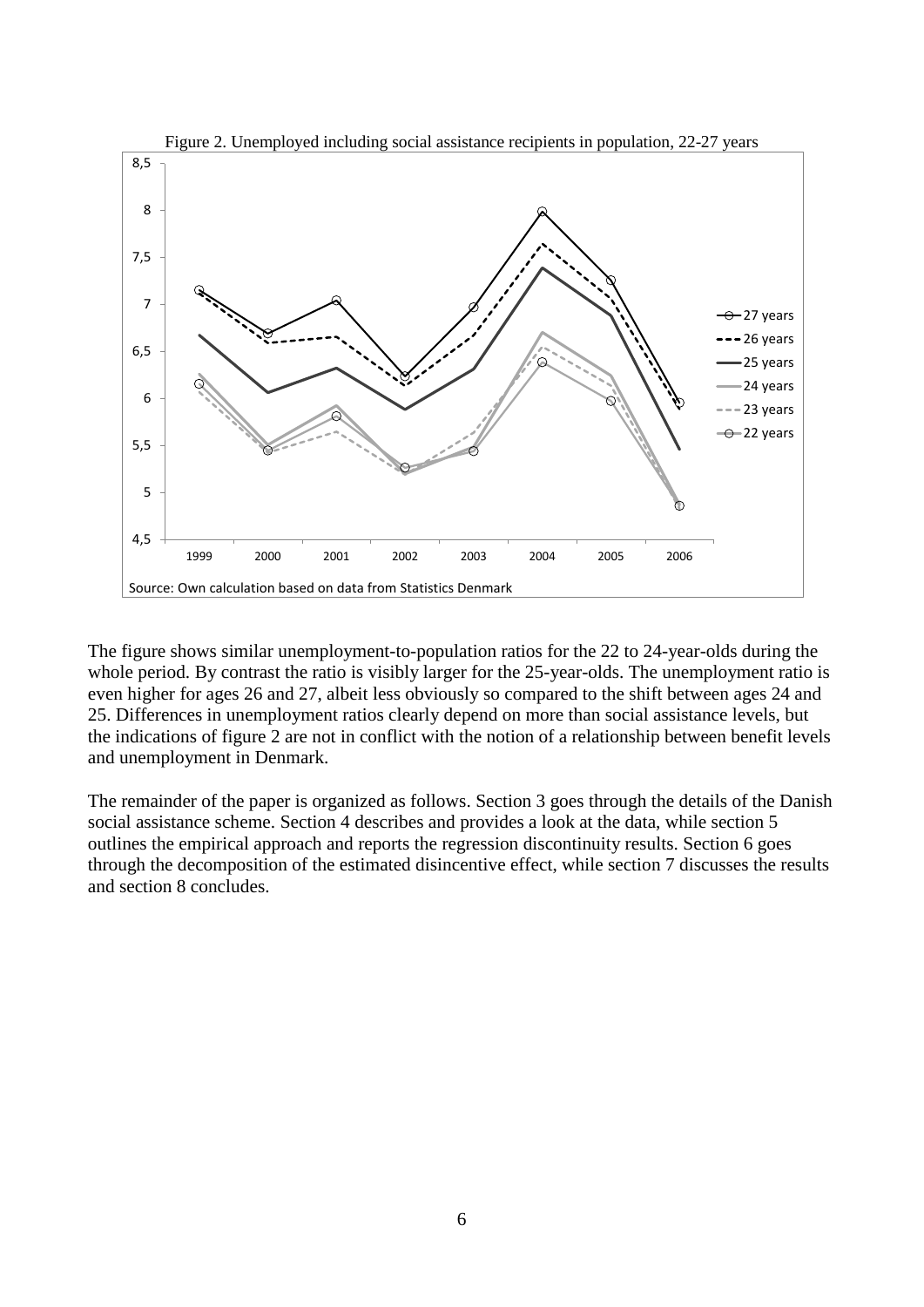#### **3. Danish social assistance and related schemes**

Social assistance in Denmark is means-tested. Any other sources of income are subtracted from the total social assistance amount received. Only for married couples do benefits depend on the income of a partner. Benefits are not related to previous income and eligibility rules have remained unchanged from 1998 to 2006. Benefit levels depend on age, living arrangements and parental status.

Social assistance recipients under age 25 are eligible for benefits of DKK 6,660 DKK per month (USD 1,110). Those who live with their parents are eligible for around half of this amount. At age 25 the benefit level increases to DKK 10,300 per month (USD 1,716), regardless of living arrangements. Finally, parents responsible for children receive higher benefits, irrespective of age. [5](#page-6-0) I will use this feature in the social assistance scheme of age-independence of benefit levels for parents for a placebo test of the results for non-parents.

There is no limit on benefit duration. Recipients below age 30 are required to participate in an active labor market program after 13 weeks. Recipients who are found 'ready for the labor market' are subject to job search requirements. Eligibility rules prohibit wealth beyond a maximum of DKK 10,000 (USD 1,666) and are contingent on a 'social event', such as unemployment, which has made the applicant unable to maintain economic self-support or support of his or her family. Low income is not itself a sufficient condition for eligibility.

Toomet (2005) confirms that income indeed increases at 25 for individuals without children. He does so by estimating the difference in pre-tax income of social assistance recipients before and after turning 25 in the period 1999-2001. For the group of 21-29-year-olds, he finds that turning 25 is associated with an average increase in income of 73 percent.<sup>[6](#page-6-1)</sup>

Besides social assistance three other programs are candidates for discontinuously influencing economic self-support around the age threshold 25 and deserve some attention. The three programs are the unemployment insurance scheme, a program of adult apprenticeship, and publicly provided educational support in the form of study grants.

The first two programs, unemployment insurance and adult apprenticeship entail age-dependent rules at 25, which make the programs more attractive or accessible. The programs therefore raise the possibility that any observed drops in economic self-support could be caused by the rules associated with these programs rather than by the age-dependent rule of the social assistance scheme. Section 4, however, shows that the rules associated with the unemployment insurance scheme should not, and indeed do not, produce discontinuities in the number of unemployment insurance benefit recipients.

<span id="page-6-0"></span> $<sup>5</sup>$  The benefit levels for parents corresponds to 130 percent of the benefit level of non-parents above 25.</sup>

<span id="page-6-1"></span> $6$  The estimation in Toomet (2005) includes recipients below age 25 who live with their parents, and who therefore are eligible for only around half of the level of benefits of those not living with parents. Upon turning 25, however, individuals living with their parents are eligible for the same higher benefits as individuals not living with their parents, meaning that they experience an increase in benefits of 222 percent at 25. This explains why the pre-tax social assistance increases by more than 55 percent on average for individuals without children.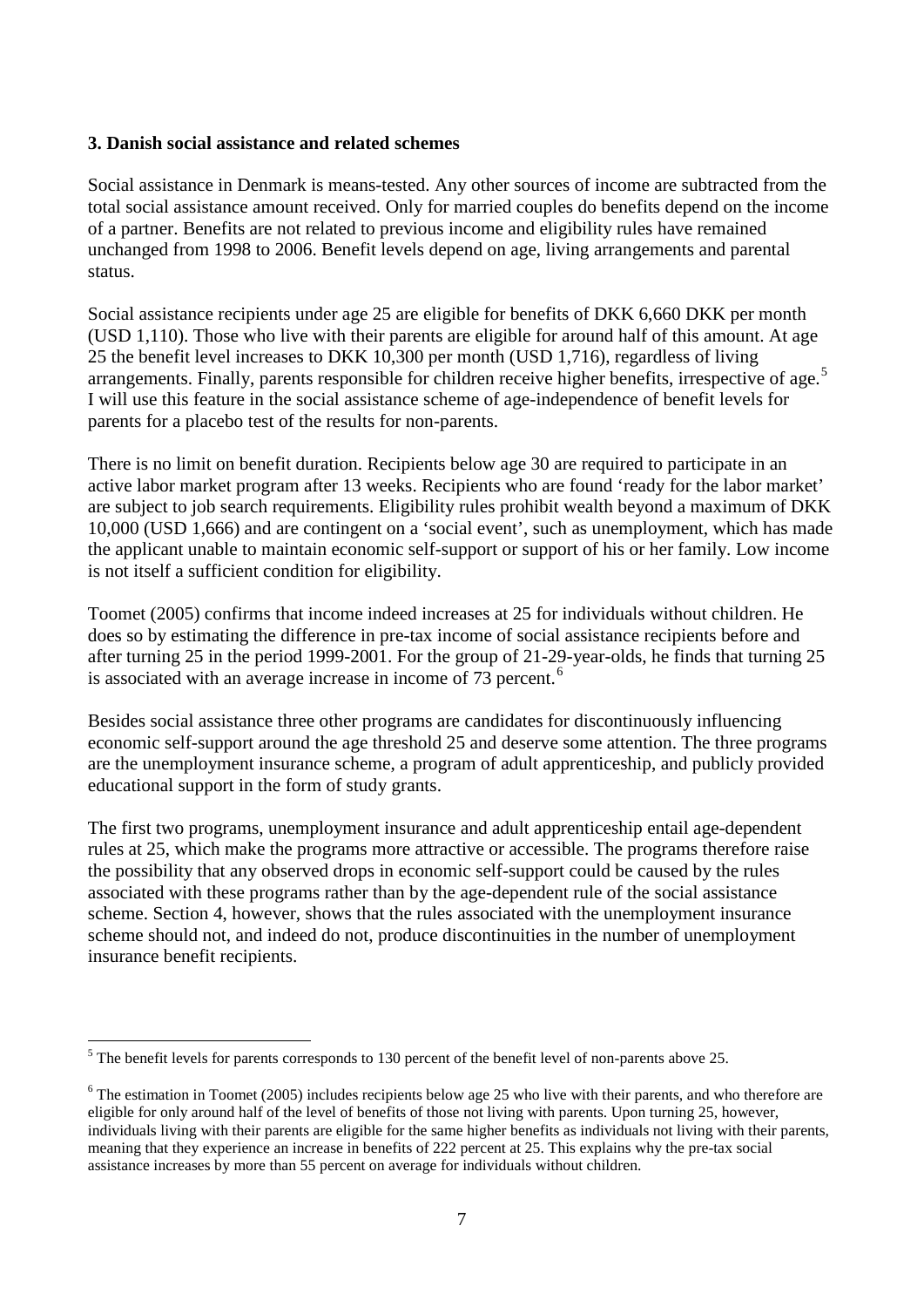The adult apprenticeship program entails a subsidy for firms when taking on an apprentice above age 25 who does not already have an education. The apprentice may enter the program from either employment or unemployment, but since the option only exists for individuals who have turned 25 years old, the program can only affect the self-support ratio after 25. Without accounting for the existence of the program, one runs the risk of interpreting a decline in self-support in the population as being due to the increase in social assistance benefits. In order not to overestimate the influence of the change in benefits on the ratio of self-support, throughout the paper I control for the influence of the adult apprenticeship program on the ratio of self-supporting individuals by adding to the ratio of self-support the ratio of individuals on the adult apprenticeship program.

The study grant scheme has no age-dependent rule around 25, but as social assistance benefits increase at 25 these benefits come to exceed the study grants of the State's educational support. Consequently, the disincentives created by a higher level of social assistance may include educational attainment. Section 4, however, shows that the increase in social assistance benefits does not have an impact on the number of individuals receiving study grants.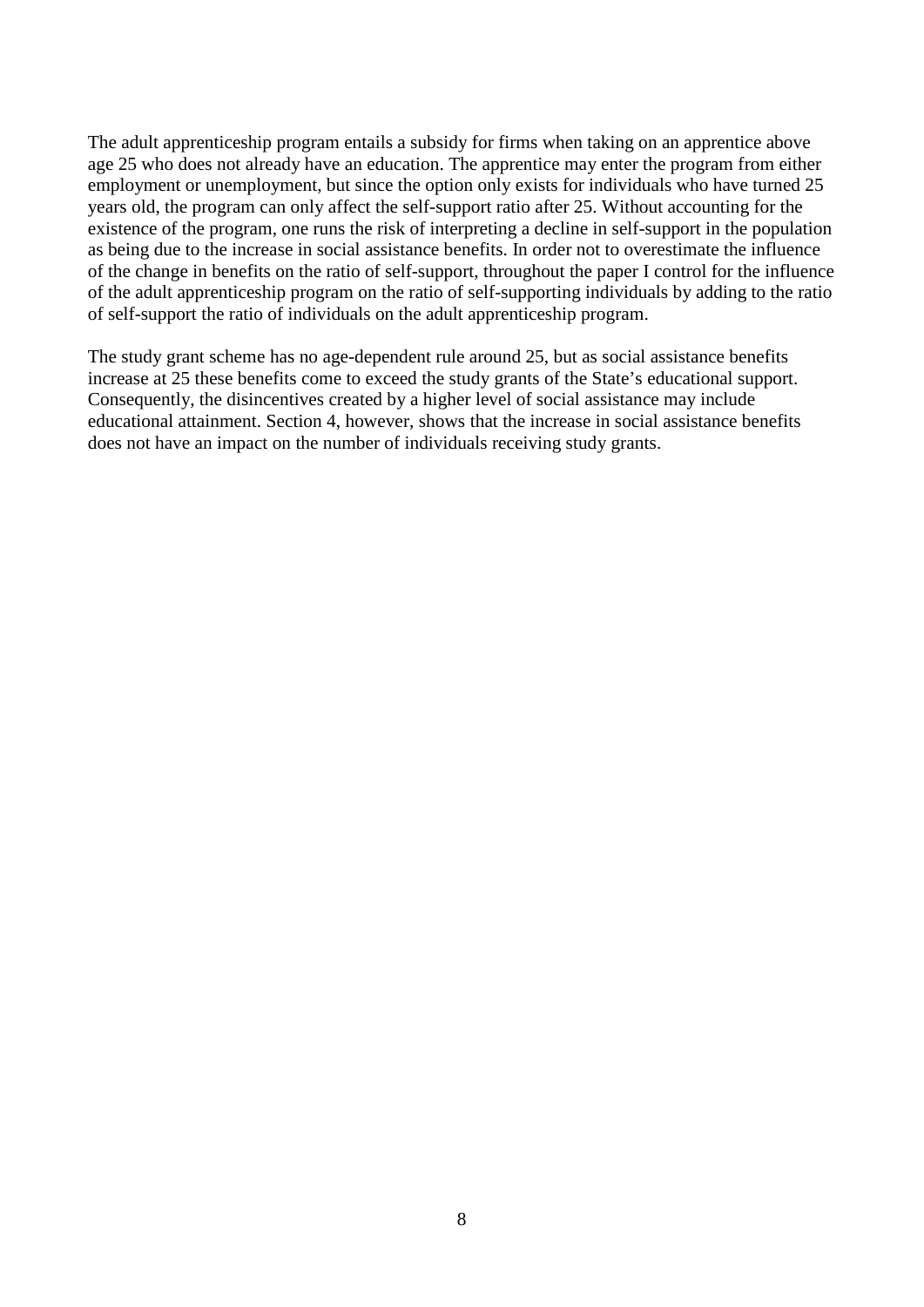#### **4. Data**

Data consists of all residents of Denmark who turned 25 in the period 1999-2006.<sup>[7](#page-8-0)</sup> The dataset contains weekly observations on each individual for four years prior to turning 25 as well as four years after. The dataset is extracted from a database called DREAM, maintained by The Danish Labour Market Authority and contains information on all public income transfers. Data comprises a panel of weekly observations on 200,000 unmarried men and 160,000 women from ages 21 to 28, who did not have children before age 26.<sup>[8](#page-8-1)</sup> Potential benefits for this group are related to age at 25 and are not conditional on the income of a partner.

In the group of unmarried individuals with no children before age 26 by far the highest share of social assistance recipients is found among the part of the population who at 25 had completed no more than compulsory schooling (9-10 years of schooling). Just before age 25 around 12 percent of all individuals with only compulsory schooling at 25 received social assistance, while the average share for individuals with some additional education at 25 was 1 percent.

The group with only compulsory schooling at 25 is also by far the largest component of social assistance recipients, accounting for 72 percent of all recipients in the week prior to turning 25, while comprising 19 percent of the population. Due to the relative importance of those with no more than compulsory schooling at age 25, I will throughout the paper devote special attention to this part of the population, consisting of 44,000 men and 23,000 women.

Those who become parents before age 25 are not eligible for an increase in benefits at 25 and are thus 'immune to treatment'. I use this group, consisting of 17,000 unmarried men and 32,000 women in a placebo test of the results.

In DREAM all individuals who at one point receive a public income transfer are recorded with the type of transfer received. Virtually everyone who is not working receives some type of income transfer (Geerdsen (2006), Rosholm & Svarer (2008)). Data does not contain employment information for the period of observation. Individuals with no record for a given week are therefore considered economic self-supporting in the sense that they do not receive public income transfers.

Since eligibility requirements are the same for ages 21-28, there is ex ante no reason to expect that non-working eligible individuals would wait until reaching age 25 to collect social assistance benefits. Also, as mentioned in section 3, low income is in principal not a sufficient condition for eligibility, which requires some 'event', such as unemployment. I therefore argue that changes in self-support at 25 are closely related to changes in employment.<sup>[9](#page-8-2)</sup>

<span id="page-8-0"></span><sup>&</sup>lt;sup>7</sup> I exclude immigrants and descendants of immigrants from the analysis since immigrants in the period of observation were only eligible for a lower social assistance benefit level in the first seven years of residency in Denmark. The impact of this program is studied in Rosholm & Vejlin (2010).

<span id="page-8-1"></span><sup>&</sup>lt;sup>8</sup> I condition on not having children before age 26 in order to avoid fertility decisions affecting outcome in the period immediately after change in eligibility.

<span id="page-8-2"></span><sup>&</sup>lt;sup>9</sup> Previous studies using DREAM data also assume a close relationship between employment and not receiving income transfers. Svarer (2011) estimates effects of sanctions while Graversen & van Ours (2008), Rosholm & Svarer (2008) and Geerdsen (2006) use DREAM to estimate threat effects of active labor market programs for Danish unemployment insurance benefit recipients.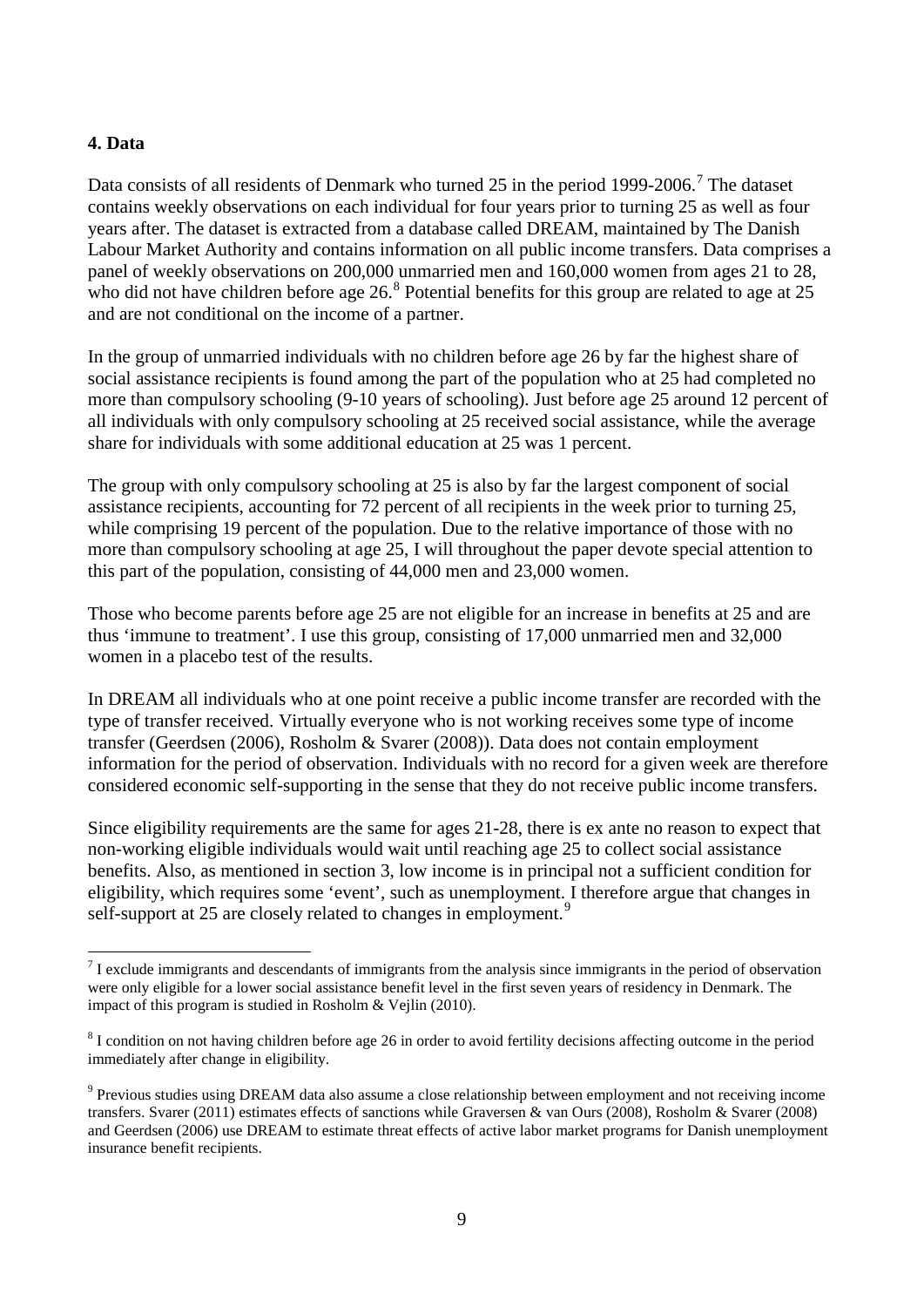Figure 3 plots the share of social assistance recipients in the population for ages 21-28, i.e. 208 weeks prior to turning 25 and 207 weeks after. Week zero indicates the week of turning 25. The left-hand side of the figure plots the share for all unmarried men and women who at age 25 did not have any children while the right-hand side of the figure shows the same relationship for individuals who had not completed more than compulsory schooling at age 25.



Figure 3. Social assistance rate, 21-29 years

The figures clearly indicate a sharp increase in the share of social assistance recipients at week zero, i.e. in the week of turning 25, for all educational levels as well as for individuals with only compulsory schooling, although the increase is both larger and more pronounced for the second group. Also, in this group the increase in social assistance at week zero appears to be very similar for men and women. This is also the only group for whom I can confirm that the observed increase in recipients is associated with an equivalent drop in self-support. For this reasons, the group with no more than compulsory schooling will be the focus of the remaining analysis.

Since treatment is determined by age, individuals are able to fully foresee the increase in income at 25 before turning 25. A key concern in recovering the causal effect of turning 25 on the likelihood of receiving social assistance, therefore, is whether individuals react to the age-dependent rule prior to turning 25. Such anticipation effects would bias any estimated effects towards zero.

Figure 3, however, reveals no important anticipation effects. This finding is consistent with those in Lemieux & Milligan (2008). The apparent lack of important anticipation effect should, however, perhaps not come as a surprise. Anticipation effects require consumption smoothing over time periods. Reacting prior to the increase in benefits is therefore unlikely among the group at risk of receiving social assistance, a group likely to be credit constrained.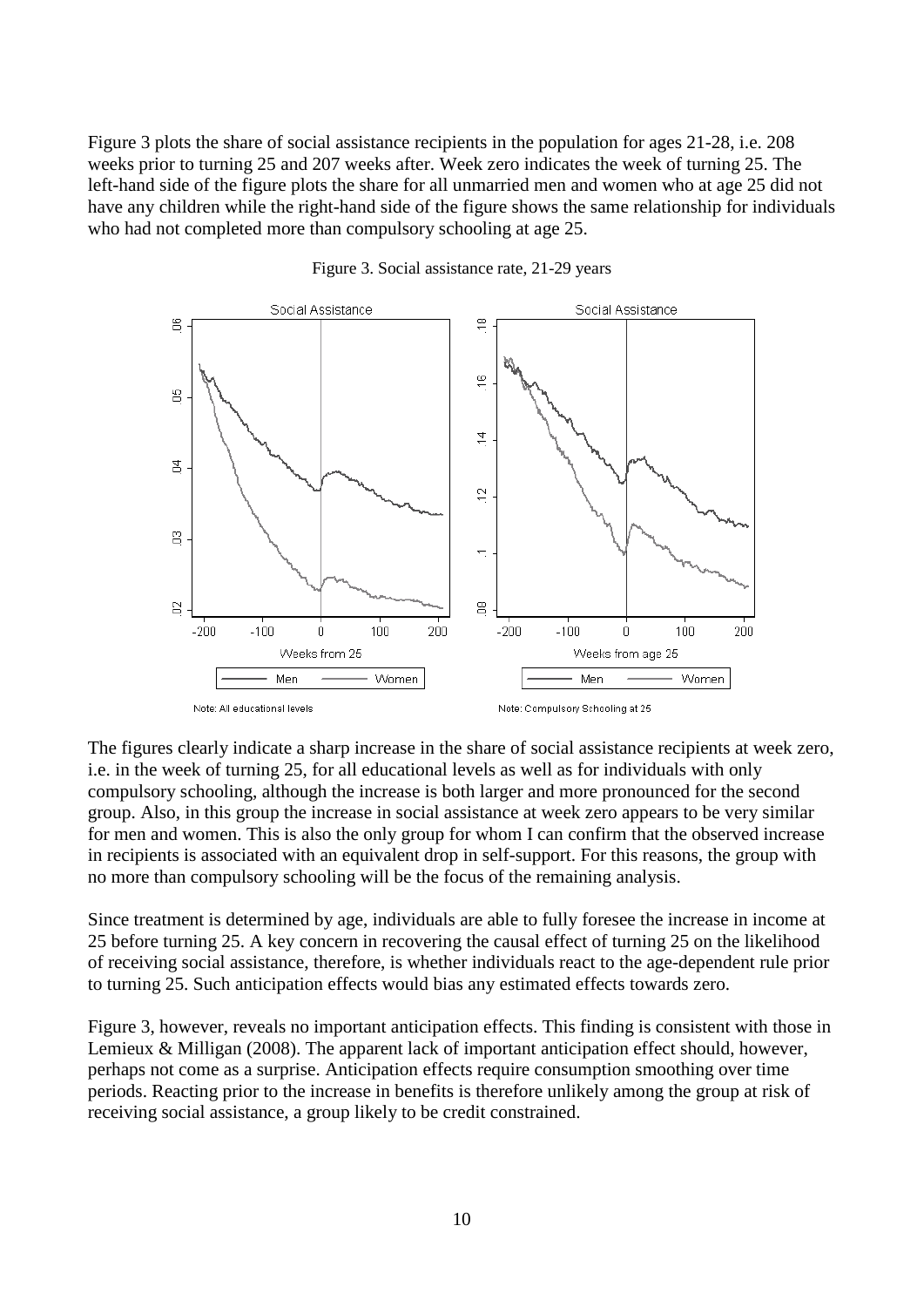Figure 3 also suggests that adjustment to the change in eligibility takes place within a very short period of time immediately following week zero. After the response time of around six months (26 weeks), the social assistance rate drops, and returns to a trend similar to a continuation of the one observed between ages 21 and 24. This pattern is perhaps even clearer in figure 4, which plots the first-differenced social assistance ratio to the population, grouping age by three months intervals. For expositional convenience, I show men and women together in the graphs that follow.



Figure 4. Change in social assistance rate, men and women, bin size: 13 weeks

The figure indicates a steadily evolving relationship between age and the rate of change in the social assistance ratio. A notable exception to this pattern is the difference between the average social assistance ratios of the first three months after the change in eligibility, where the change in social assistance jumps. In the second period after the cutoff the change in the social assistance ratio continues to increase slightly before returning to the trend in the rate of change before the change in benefit level.

The increase in social assistance may, however, not coincide with a corresponding drop in selfsupport if the change in social assistance is caused by individuals changing from one type of public income transfer scheme to social assistance in response to the increased benefits of the latter. Figure 5 shows the ratio of self-support to the population along with the sum of the ratio of self-support and the ratio of social assistance recipients to the population.<sup>[10](#page-10-0)</sup>

<span id="page-10-0"></span> $10$  Recall that the applied measure of self-support includes participants of the adult apprenticeship program mentioned in section 3. The share of participants of this program increases from zero to around 1 percent 26 weeks after week zero. In order not to interpret the drop in self-support as being due the increase in participants of the adult apprenticeship program, the ratio self-support to the population in figure 5 includes participants of the adult apprenticeship program. Not including the adult apprenticeship program would only increase the observed drop in self-support at age 25.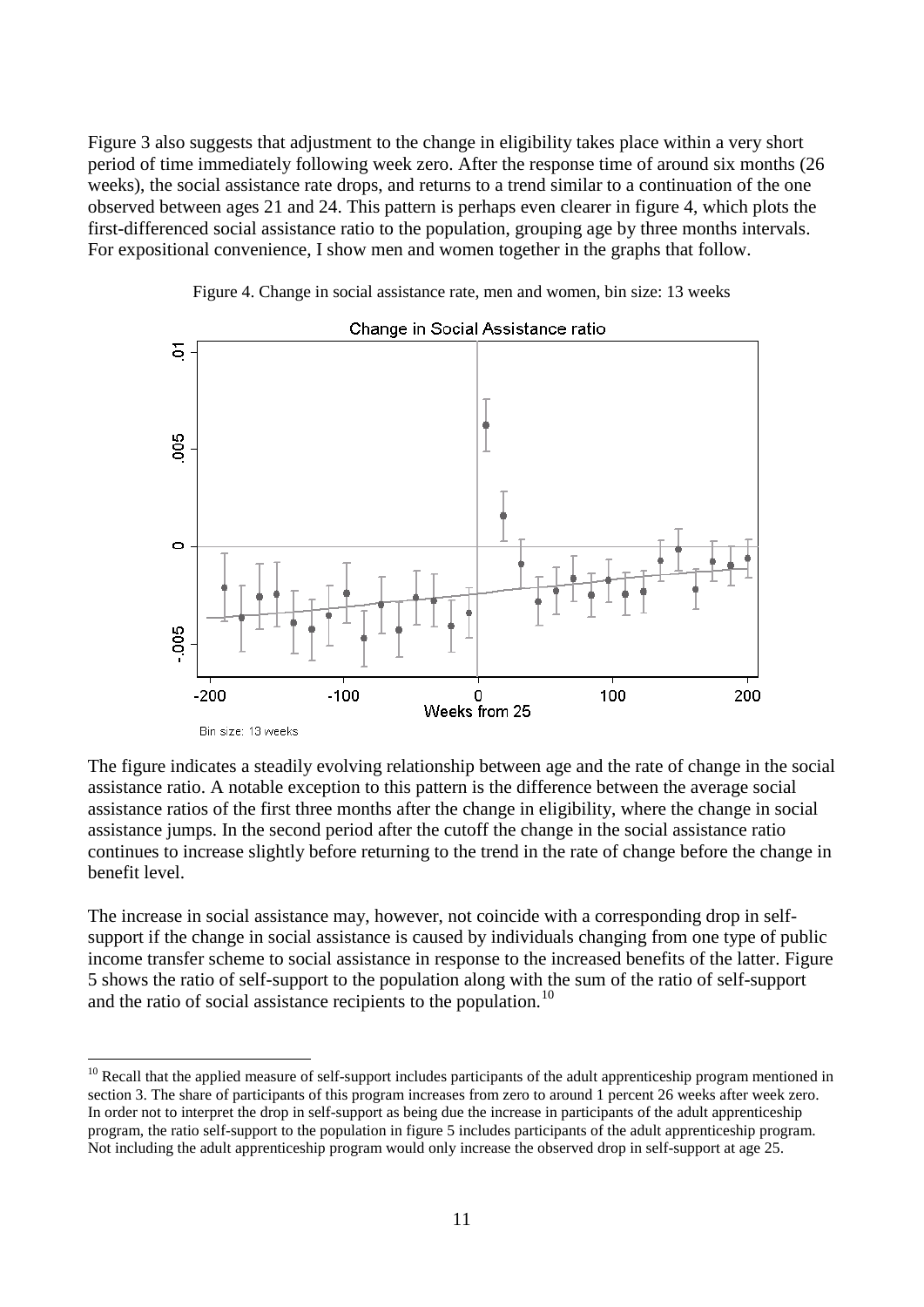

Figure 5. Self-support, 21-29 years, men and women

Figure 5 shows that the ratio of self-support to the population does indeed drop by a similar magnitude to the observed increase in social assistance in figure 3. The figure also shows that the sum of the ratio of self-support and the ratio of social assistance recipients to the population does not exhibit any drop at week zero. This means that all variation leading to the observed drop in selfsupport is captured by the increase in social assistance. In other words, after controlling for the increase in social assistance there is no additional drop in self-support to be explained by potential changes in other programs. Also, the jump in social assistance is not greater than the drop in selfsupport.

Unlike the simple rule of the social assistance scheme, the age-dependent rule entailed in the unemployment insurance (UI) scheme, mentioned in section 3, implies that individuals with unemployment insurance below age 25 without education (of more than 18 months duration) above higher secondary level, who have not worked (for two years full time within the past three years) will have their UI benefits cut by 50 percent after 26 weeks of unemployment. This means that individuals planning to exploit the more favorable eligibility conditions would gain from the change in rules by taking up unemployment already 26 weeks prior to turning 25. The rules of the UI system should therefore not produce any important discontinuity in the share of recipients at 25. Figure 6 addresses this potential concern and shows no jump in UI benefits recipients at 25. The figure also plots the share of individuals receiving study grants from the State, which also does not exhibit any discontinuity at 25.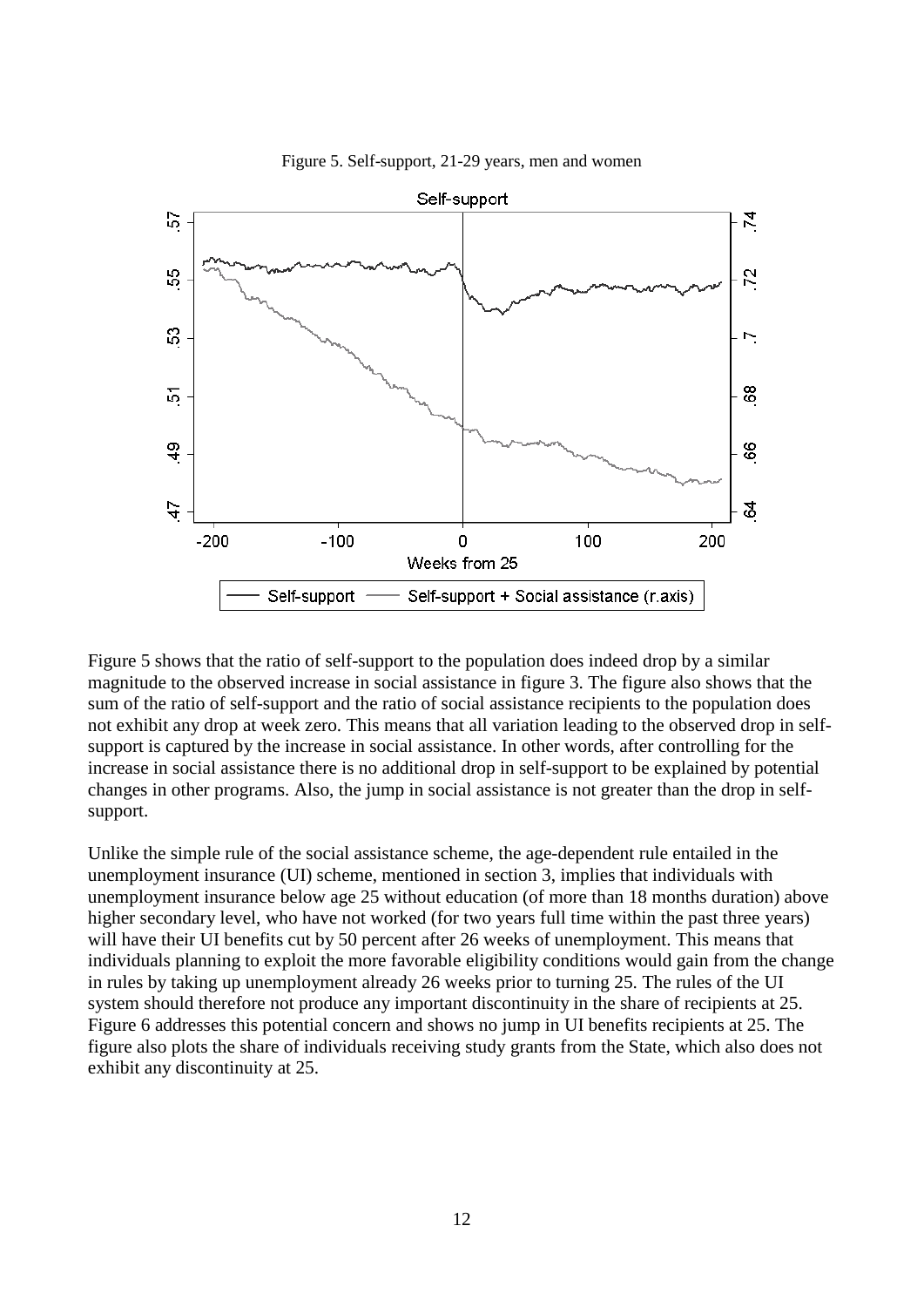



Before turning to the regression discontinuity estimates, figure 7 demonstrates the social assistance ratio to the population for individuals who were unmarried at 25, but did have at least one child before turning 25, and therefore were not eligible for an increase in benefits. The placebo group shows no sign of a jump in social assistance at week zero, confirming that the jumps for non-parents presented in figure 3 are indeed related to the change in benefit levels.



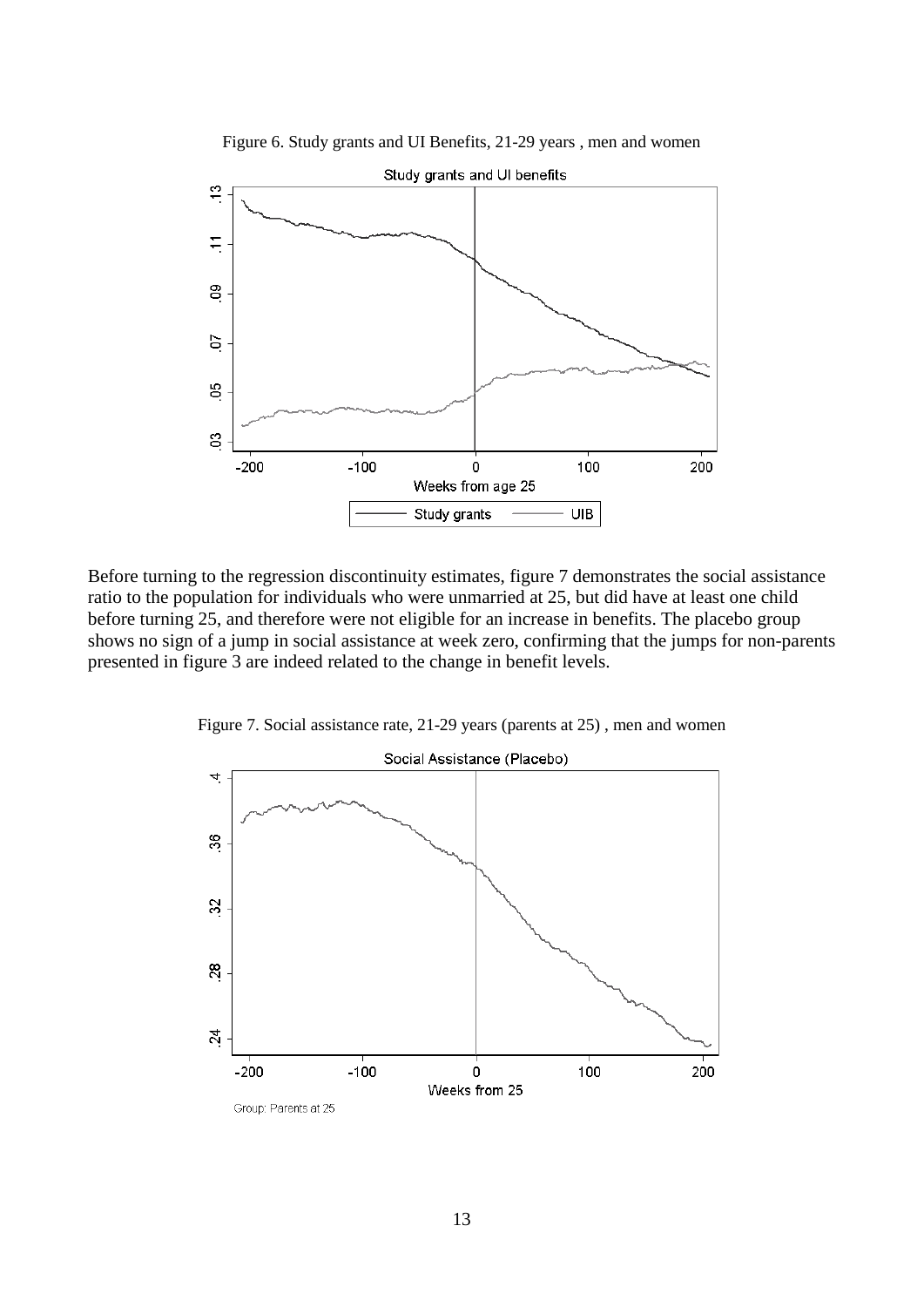## **5. Estimation**

The regression discontinuity (RD) approach is attractive due to high internal validity and its close resemblance with randomized control trials. Given the assumption of the RD design, variation in treatment is 'as good as random' [Lee & Lemieux (2010)]. This does not, however, mean that we can view the current study as we would a randomized control trial. Since the forcing variable is age, individuals can fully anticipate treatment [Lee & Lemieux (2010)]. As noted in the previous section, however, the ability to anticipate treatment does not appear to jeopardize inference in the current application.

Applying an RD approach in this study requires a constant policy rule, and does not rely on policy reform to recover a causal relationship. The current study uses such a constant policy rule over the course of eight years. The span of several years reduces the influence on any particular periodical shift in economic conditions.

Using the change in eligibility at 25, I apply the RD approach to estimate the behavioral response at that same cutoff. Treatment in this study consists of eligibility to a higher level of social assistance. For everyone eligible, the probability of treatment rises from 0 to 1 at age 25, making this a sharp regression discontinuity design. I estimate the causal effect of treatment, i.e. the average treatment effect on the treated, where the treated consist of those who acquire eligibility to a higher level of social assistance.

The main identifying assumption of the RD approach is that of no discontinuities aside from the discontinuity in treatment. If all other factors behave continuously around the cutoff of interest, then any observed jump in outcome can be attributed to the jump in the probability in treatment. Since the forcing variable is age, manipulation of the forcing variable is not a concern, as time cannot be manipulated [Lee & Lemieux (2010)] and the possibility of 'cheating' with age is zero given the central registration of all individuals.

To be specific, the identifying assumption is that factors affecting employment or educational decisions do not exhibit any 'jumps' around the cutoff age of 25. That is, factors affecting outcome are allowed to depend on age, just not discontinuously so around the cutoff. Taking into account any smooth relationship between age and all other relevant characteristics, I thus assume that individuals just below age 25 are otherwise identical to individuals just above age 25. Identification does not require panel data, but the assumption of no discontinuity in individual characteristics on each side of the cutoff does become all the more compelling when the individuals being compared are actually the same, just observed at different points in time.

The empirical model to be estimated is:

$$
Y_{ia} = \beta_1 T REAL_{ia} + \delta(a) + \varepsilon_{ia}
$$

where  $Y_{ia}$  is the outcome for individual *i* in week *a*, i.e. social assistance or self-support in one of 416 weeks running from -208 to 207. TREAT<sub>ia</sub> takes the value 1 for  $a \ge 0$ , meaning that individual *i* has turned 25 and is eligible for the higher benefit level, and 0 otherwise.  $\delta(a)$  is a continuous function capturing the effect of age on the outcome variable.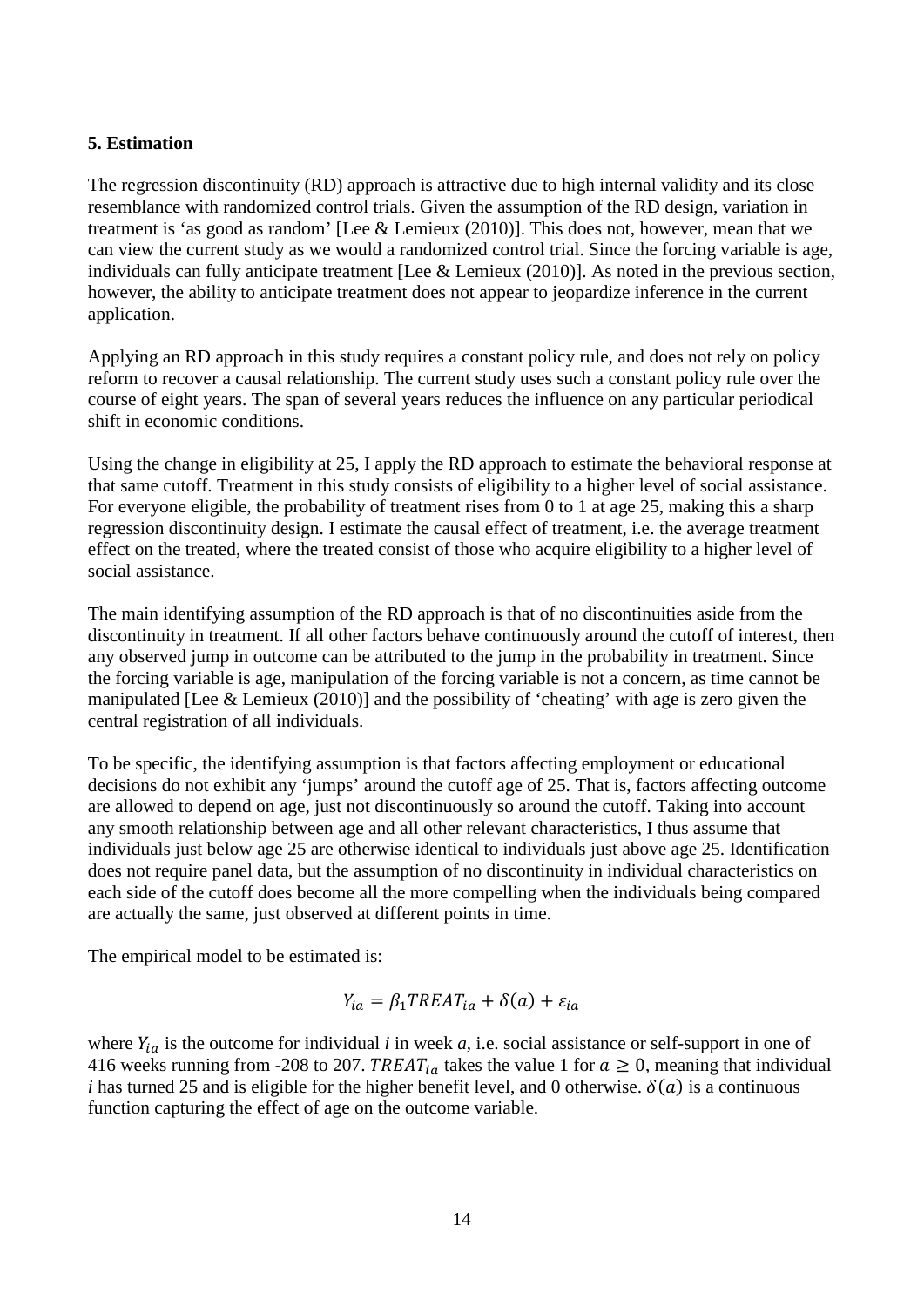As previously mentioned, and illustrated by figures 3 and 4, response times to the change in rules plays a role in the current study which uses weekly observations. The reaction to the higher benefit level is quick but not instantaneous. If one believes that the observed increase in social assistance from week zero to the peak after approximately six months (figure 3) is indeed in response to the new rules, then failing to take into account this process of adjustment will lead to an underestimation of the true impact of the change in benefit levels.

Accordingly, I allow for response time in the empirical model. I do so by including a dummy for each week defined as being within the period of response.<sup>[11](#page-14-0)</sup> An alternative approach could be that of grouping data into larger time periods to decrease the influence of the period of adjustment on the estimated regression line. The response time to a change in rules is an object of interest in itself, which this study reveals new evidence on through the detailed nature of the applied panel data. I therefore prefer the use of dummies to the disguising of the response time by grouping data.

Lemieux & Milligan (2008) and Bargain & Doorley (2011) apply groupings on quarters and years, although for different reasons.<sup>[12](#page-14-1)</sup> In the current study, applying groupings of 1 to 4 quarters produces very similar results to the results from my preferred more explicit modeling of response times through inclusion of response time dummies. I present results with and without allowing for response time.

I estimate the increase in social assistance and corresponding drop in self-support by applying different polynomial specifications for  $\delta(\cdot)$ . I use the quadratic spline, cubic spline and quartic spline, thereby allowing for flexible specifications with different slopes on either side of the cutoff. Figure 8 presents the graphical representation of the empirical specification for men using the cubic spline specification and allowing for no response time, 13 weeks of response, and 26 weeks of response time, respectively.

<span id="page-14-0"></span> $11$  I thank Sascha O. Becker for suggesting this solution to dealing with response time.

<span id="page-14-1"></span><sup>&</sup>lt;sup>12</sup> Lemieux & Milligan (2008) have access to annual data, while Bargain & Doorley (2011) apply quarterly and yearly groupings to reduce noise in their sample.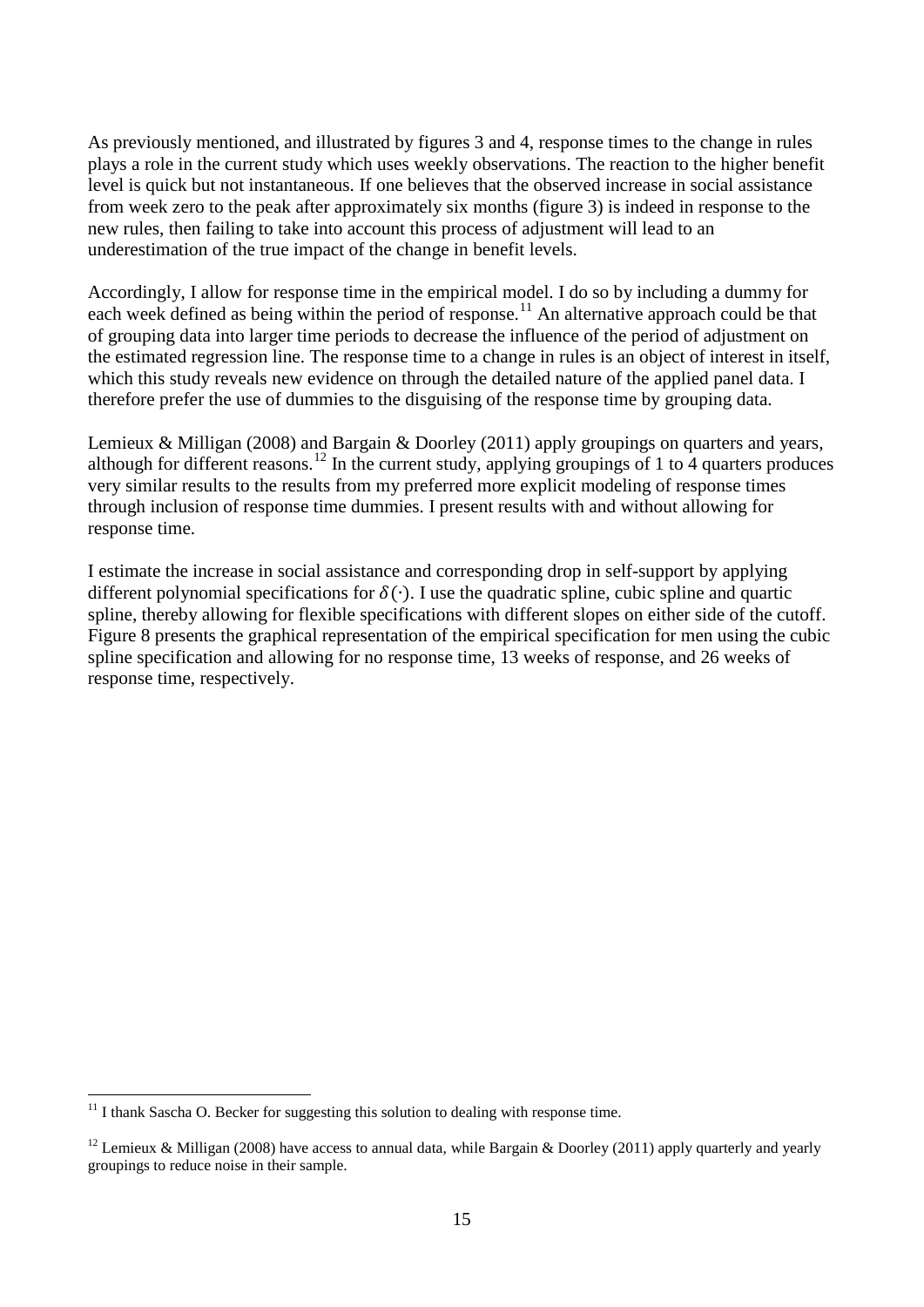

Figure 8. 3rd order polynomial, response time 0, 13 and 26 weeks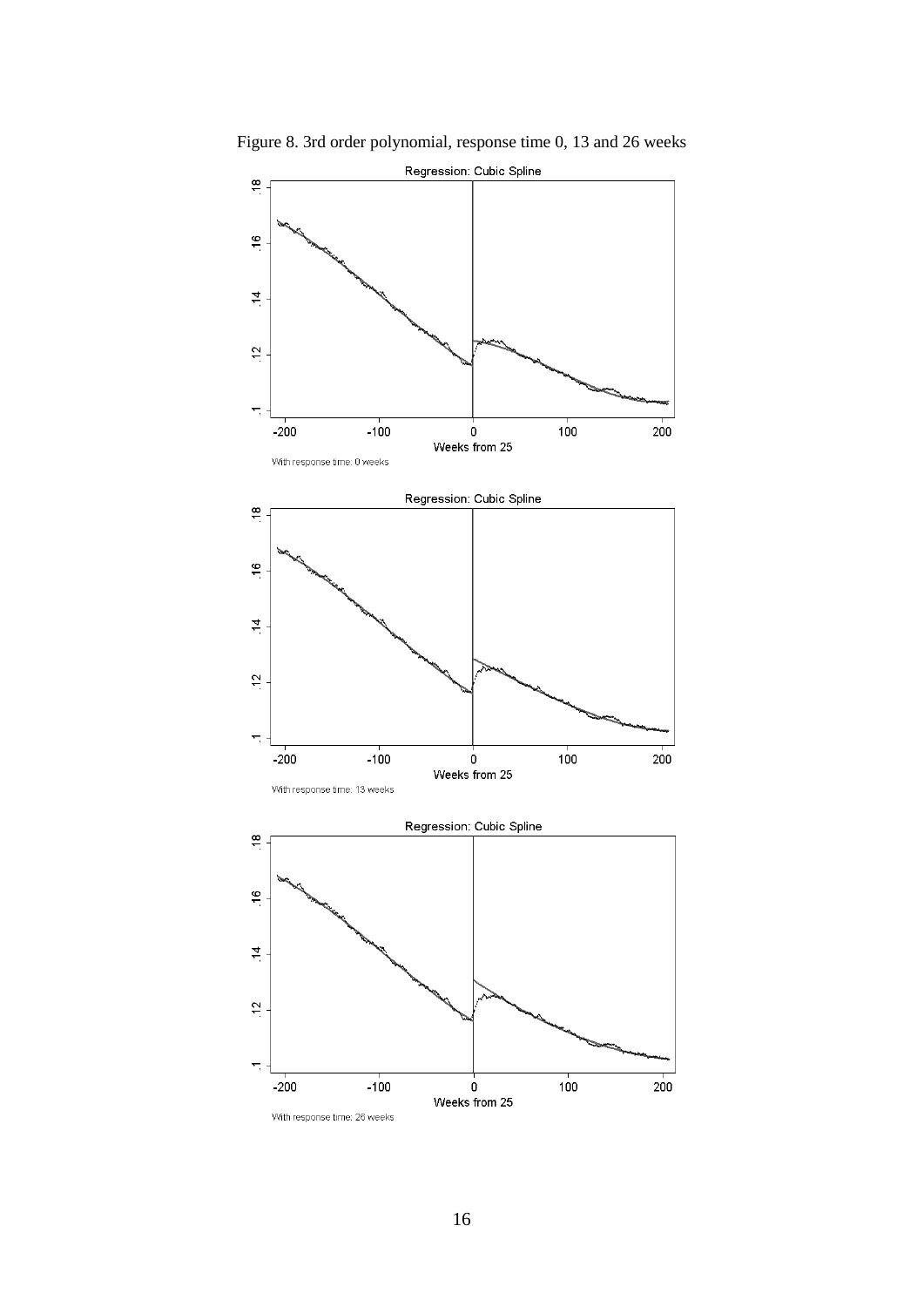Depending on polynomial specification and not allowing for any response time the estimation results for the population of unmarried individuals, with no children before 26 with no more than compulsory schooling at 25, yields an estimated jump in the ratio of social assistance recipients in the range 0.8 - 1.3 percentage points of the population. The corresponding drop in self-support is estimated between -0.9 and -1.3 percentage points.

When allowing for response time of a single quarter the jump in social assistance is estimated in the range 1.1-1.5. When allowing for a response time of half a year yields an estimated jump in the range 1.3-1.6 percentage points of the population. The estimates of the drop in social assistance rate when allowing for response time are in the range  $-1.1$  to  $-1.8$ .<sup>[13](#page-16-0)</sup>

Figure 9 shows a representation of the potential outcome based on the estimates allowing for six months of response time. The figure plots the social assistance rate along with three lines representing the social assistance rate subtracted respectively the smallest, the largest and the mean of the estimates of the disincentive effect. The three lines start after the allowed response time of 26 weeks.





<span id="page-16-0"></span><sup>&</sup>lt;sup>13</sup> This range does not include estimates from the two most flexible specifications when allowing for the longest response time of 26 weeks. These specifications produce unrealistically large estimates of -2.3 and -2.5 percentage. The divergence between the estimates for social assistance and self-support when allowing for maximum flexibility and response time is due to the less monotonic trend in the self-support ratio after 26 weeks (see figure 5) compared to the more monotonic trend in social assistance. When grouping on six months intervals instead of using dummies to capture response time, the estimates for the cubic and quartic spline specifications are reduced to the more reasonable -1.5 and -1.9 percentage points, respectively.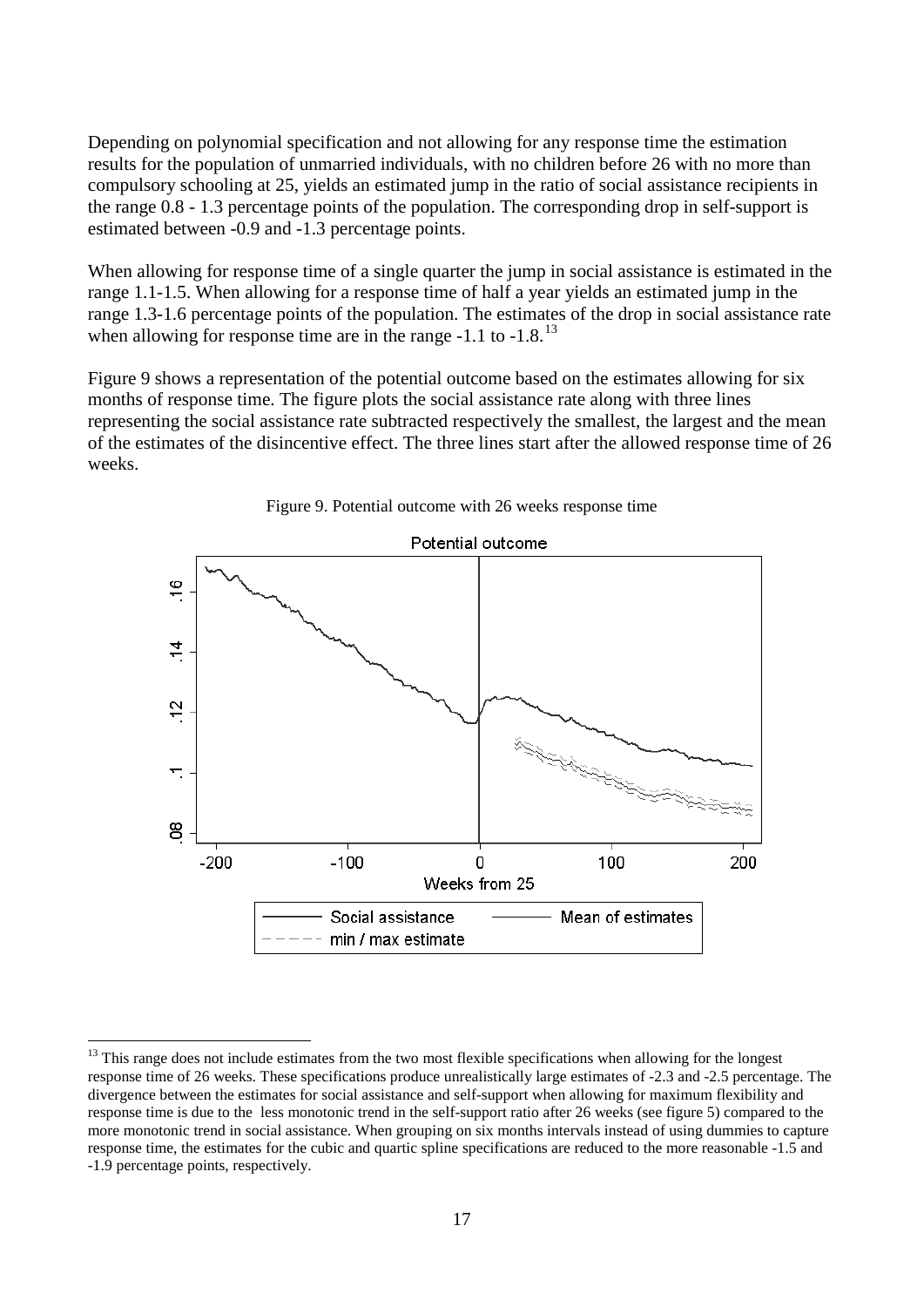The plot of the potential outcome in figure 9 is, of course, not in itself evidence of the true social assistance rate in the absence of a change in benefit levels. The RD estimate is only valid in the immediate neighborhood of the cutoff. Given the stability of the relationship between age and outcome away from the cutoff, and the use of panel data, the plot does, however, nicely complement the story told so far of a 'one-shot' upward shift in the social assistance rate curve, which would otherwise have remained on an uninterrupted descending trend. This is also the observed pattern in the placebo group depicted in figure 7 of section 4. The story is further supported by the decomposition of the effect in section 6.

Table 1 presents the regression results for men and women, respectively. Based on these results, and the fraction of the population 'at risk' of responding to the change in eligibility, I calculate the participation elasticity with respect to the benefit level. The group 'at risk' of responding is the share of the population not receiving public income transfers. This group consists of 60 percent of the population of men and 47 percent of the population of women.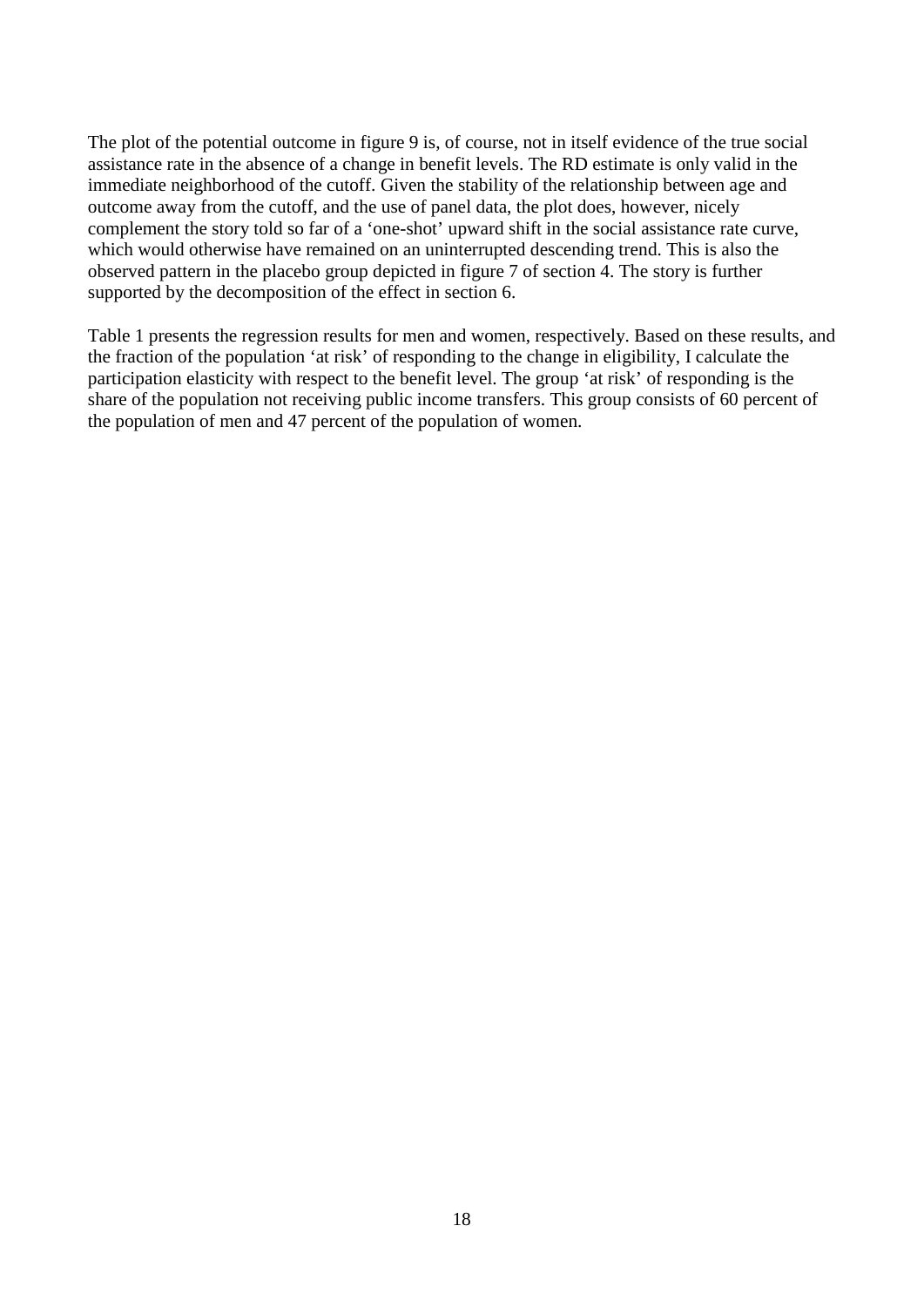|                                | Quadratic  | Cubic      | Quartic    |
|--------------------------------|------------|------------|------------|
| No response time               |            |            |            |
|                                |            |            |            |
| Men                            | $0.012***$ | $0.008***$ | $0.007***$ |
|                                | (0.001)    | (0.001)    | (0.001)    |
| Women                          | $0.012***$ | $0.010***$ | $0.008***$ |
|                                | (0.002)    | (0.002)    | (0.002)    |
| Response time: 13 weeks        |            |            |            |
|                                |            |            |            |
| Men                            | $0.015***$ | $0.011***$ | $0.009***$ |
|                                | (0.002)    | (0.002)    | (0.003)    |
| Women                          | $0.014***$ | $0.015***$ | $0.014***$ |
|                                | (0.002)    | (0.003)    | (0.003)    |
| Response time: 26 weeks        |            |            |            |
|                                |            |            |            |
| Men                            | $0.018***$ | $0.014***$ | $0.013**$  |
|                                | (0.002)    | (0.003)    | (0.005)    |
|                                |            | $0.016***$ |            |
| Women                          | $0.014***$ |            | $0.014**$  |
|                                | (0.003)    | (0.004)    | (0.006)    |
| No. of observations            |            |            |            |
| Men                            | 44,134     |            |            |
| Women                          | 23,186     |            |            |
|                                |            |            |            |
| No. of time periods            | 416        |            |            |
| Standard errors in parentheses |            |            |            |

Table 1: RD estimates of the effect of increased benefits on SA recipients

Standard errors in parentheses

∗∗∗ p < 0.01, ∗∗ p < 0.05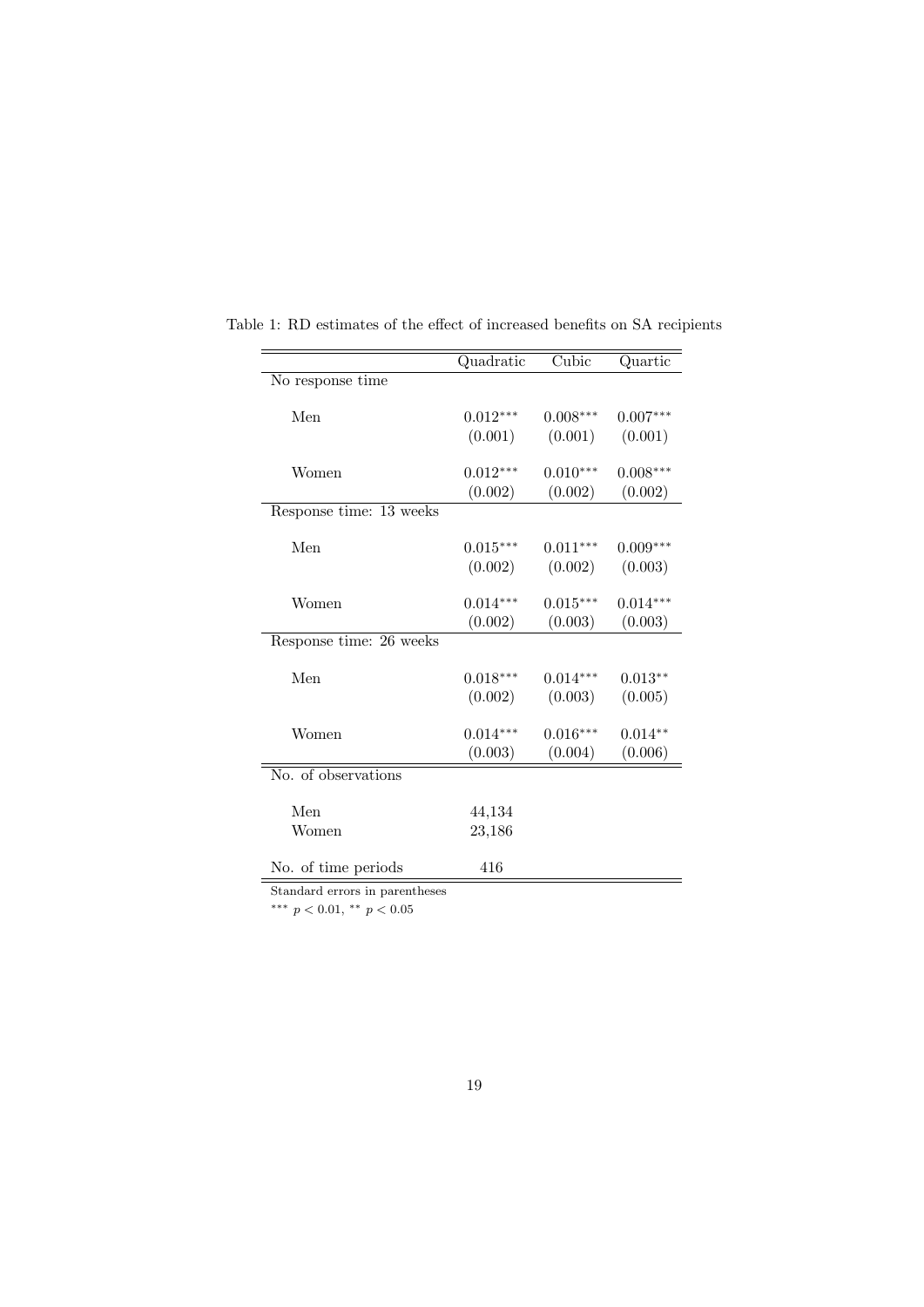The estimates are in the range 0.7 - 1.2 percentage points for men and 0.8 - 1.2 for women when not allowing for response time. The corresponding participation elasticities with respect to the benefit level are between -.04 to -.02 and -.05 to -.03 for men and women respectively.

Allowing for response time of 26 weeks yields estimates of 1.3 - 1.8 percentage points for men and an elasticity of -.05 to -.04. For comparison, Lemieux & Milligan (2008) find estimates for men in the same demographic group in the range -.05 to -.03, while the comparable elasticities in Bargain & Doorley  $(2011)$  are found to be in the range  $-0.06$  to  $-0.04$ .

Allowing for response time of 26 weeks yields estimates of 1.4 - 1.6 percentage points for women yielding a little larger participation elasticity of -.06 to -.05, due to a smaller group 'at risk'. Regression discontinuity estimates for single childless women with low educational attainment are, to my knowledge, new to the literature.<sup>[14](#page-19-0)</sup>

The size of the response divided by the group at 'risk' gives the share of the population concerned by the disincentive effect at 25. The affected share is calculated at 1-3 percent of men and 2-3 percent of women.

Figures A1 and A2 of the appendix show the graphical representation of the medium estimates for men and women respectively. For men the estimate is from the cubic spline and for women from the quartic spline.

<span id="page-19-0"></span><sup>&</sup>lt;sup>14</sup> Bargain & Doorley (2011) mentions having analyzed the response to higher benefits for single women, but do not present the results. The authors reveal that the estimate for women in their study is smaller than for men.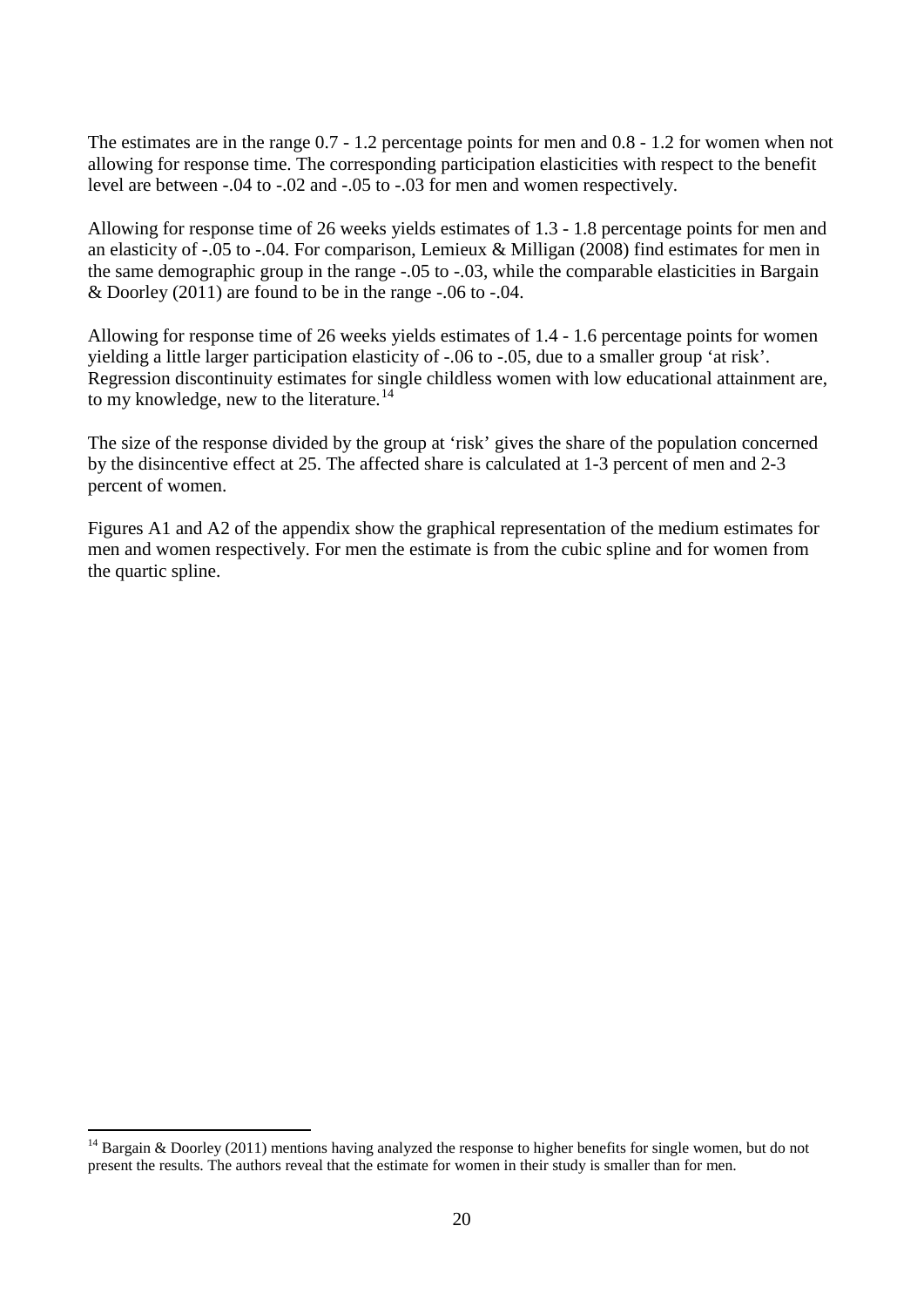#### **6. The ins and outs**

Section 5 established the existence and size of the overall disincentive effect of increased benefits at 25. Either an increase in transitions into social assistance or a decrease in transitions out of social assistance can, however, account for the estimated increase in social assistance. Which of these causes is the dominant factor in explaining the decrease in self-support is arguably crucial for applying an appropriate policy to counter the adverse behavioral effect.

In what follows I exploit the panel data to look at changes in the propensity to receive social assistance in a given week compared to the propensity of receiving social assistance in a week half a year earlier. I decompose the overall change into transitions into social assistance and transitions out of social to get at the relative importance of the components. I use this decomposition of the disincentive effect to assess the relative importance of the two components in explaining the increase in the ratio of recipients six months after turning 25.

Figures 10 and11 illustrate the transition rates into and out of social assistance, respectively.



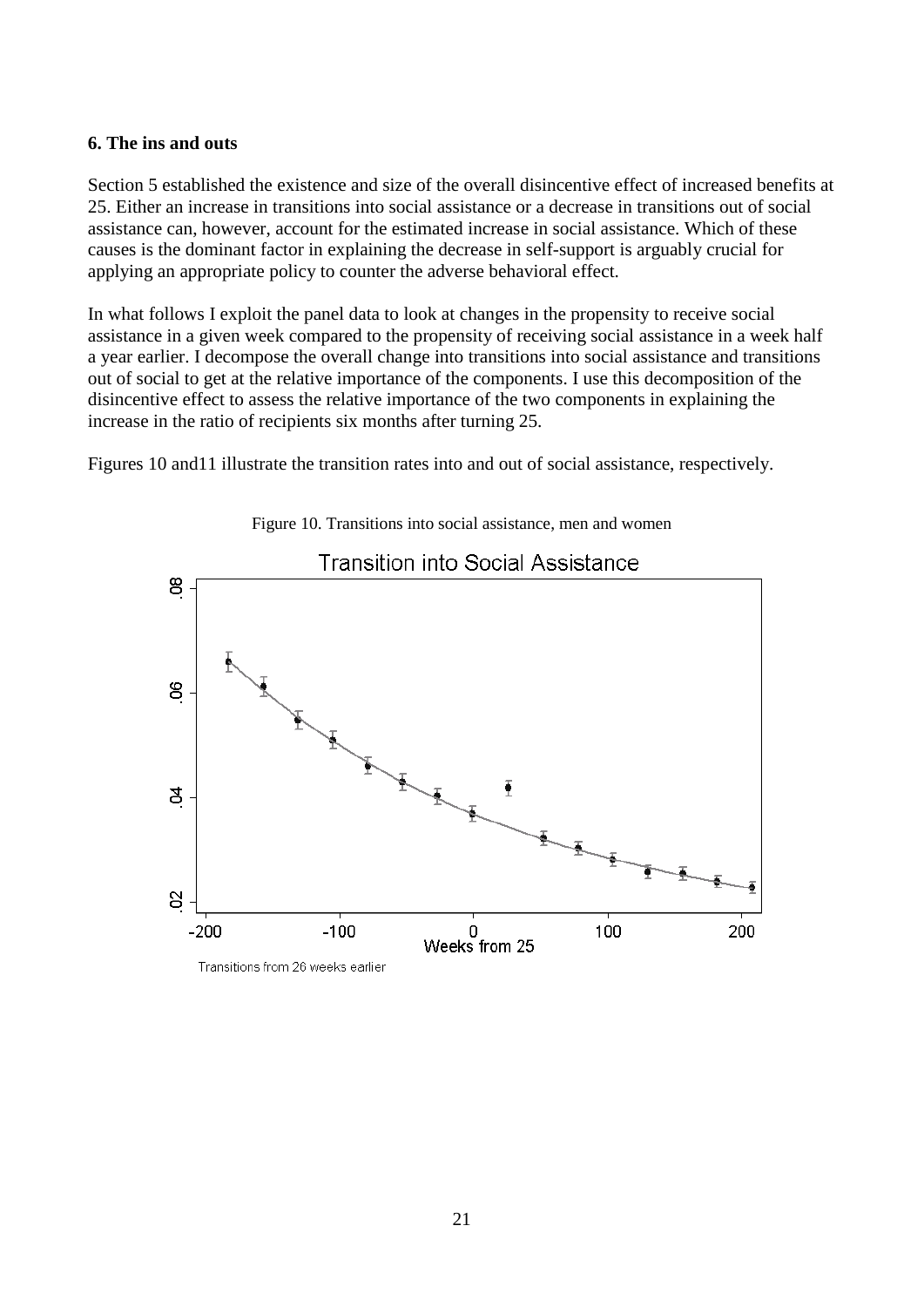



The two figures in turn suggest the striking conclusion that the change in benefit levels only affects transition rates in the first six months after the new rule come into place. According to figure 10, new participants enter the program during the first six months, but in the subsequent period the transition rate is no higher than we would have expected it to be in the absence of a change in eligibility.

The same is the case for transition out of the program shown in figure 11. Those individuals who are on the program and experience the change in income arising from the change in rules leave the program at a slower pace. But subsequent transitions occur with the same frequency as the trend for ages below 25.

The increase in transitions into social assistance illustrated in figure 10 accounts for almost two thirds of the overall increase in the social assistance rate after 26 weeks. While the decrease in transitions out of social assistance of figure 11 accounts for the remaining third. Figure 12 presents the two transition rates together in the same graph.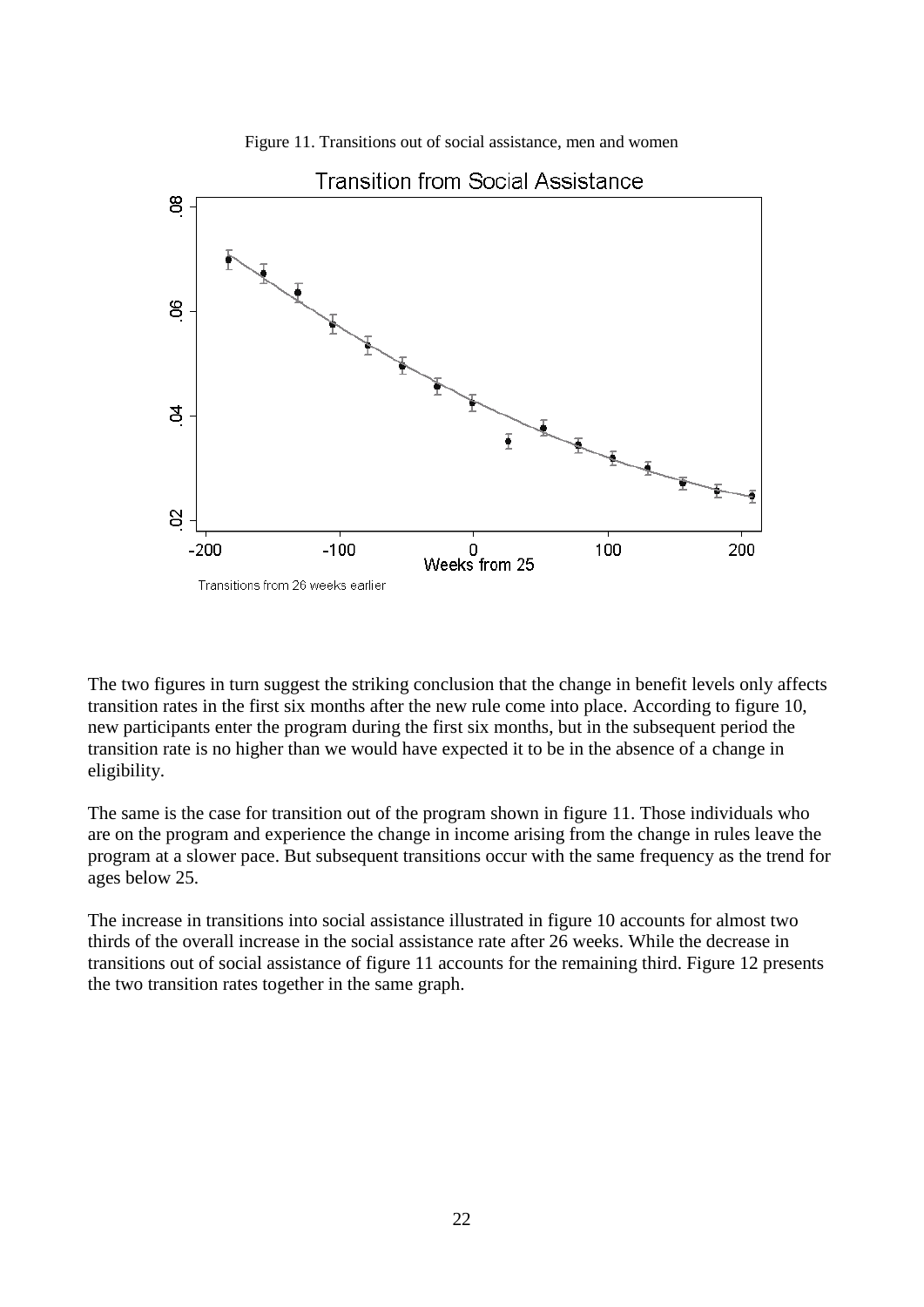

Figure 12. Transitions into and out of social assistance, men and women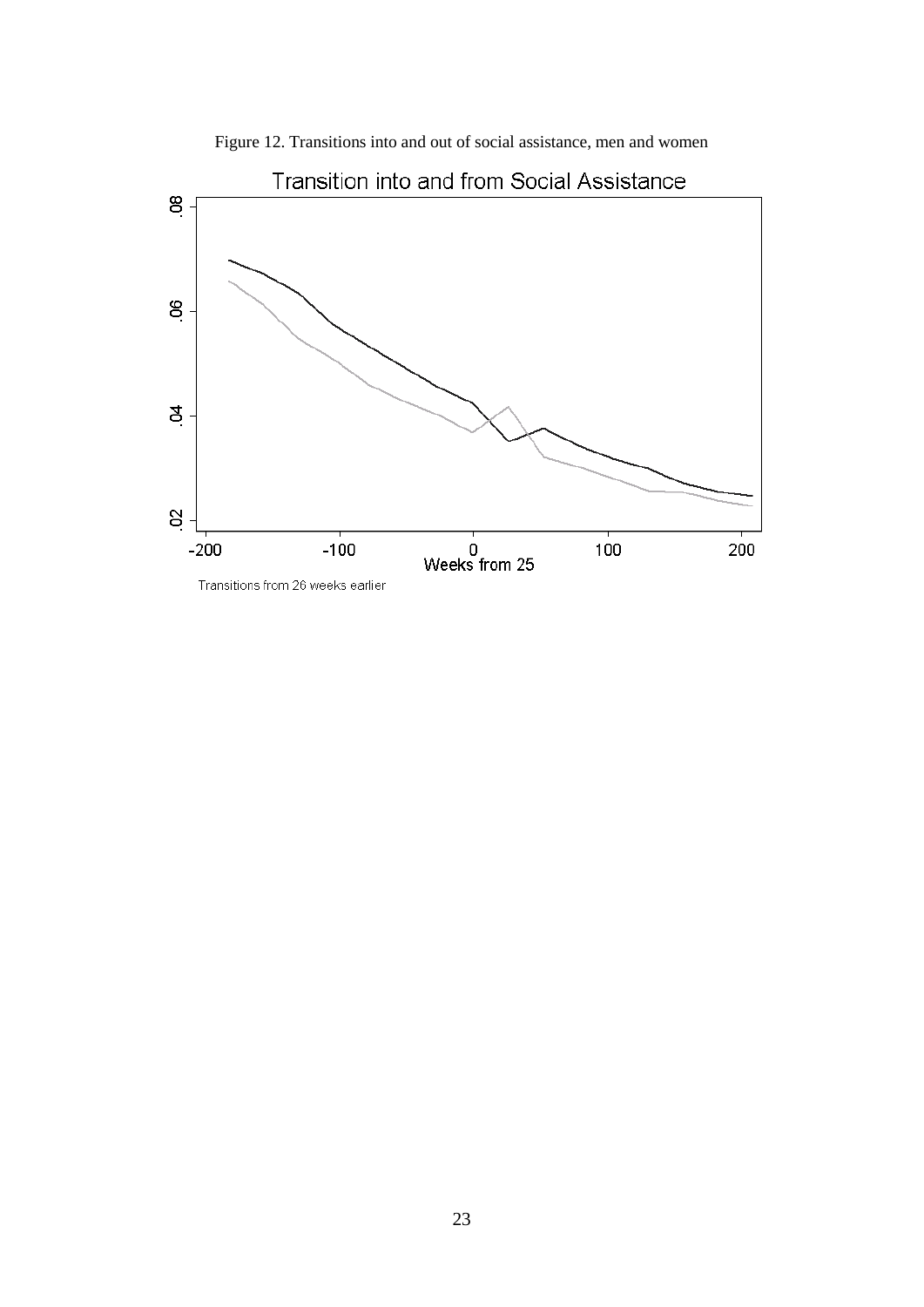### **7. Discussion**

The estimations in section 5 showed that the increase in benefit levels at 25 in Denmark in the period of observation gave rise to a significant negative behavioral response. The sizes of the corresponding participation elasticities are similar for men and women and very much in line with the results from comparable studies from countries with similar age-dependent rules. The findings suggest that the response to increasing social assistance benefit levels is proportional to the level of benefits. That is, the response does not seem to increase more than proportionally with the benefit level, nor does the higher baseline benefit level mean that all individuals 'at risk' of responding to work disincentives have already responded. The associated behavioral effect from increasing benefits does not appear to depend on initial benefit levels.

Even after assessing the scope for reducing the disincentive effects the question of which kind of policy that would prove (cost) effective is very much an open one. The extent to which such a policy should be targeted towards retaining or gaining employment is not immediately clear from the regression discontinuity results, since a rise in social assistance can be due to either more individuals joining the program as well as fewer individuals leaving the program. The decomposition of the effect presented in section 6 suggests, however, that around two thirds of the adverse behavioral response could be avoided by retaining economic self-sufficiency for those who transfer onto the program.

Another conclusion from the elasticities calculated in section 5 is that the behavioral response is modest compared to the size of the associated increase in minimum living standards. However, even modest adverse behavioral responses might constitute a barrier for providing more generous benefits, depending on policy-makers' preferences in balancing the trading-off between living standards with encouraging work and keeping costs low. First-differencing of the social assistance ratio to the population, however, shows that the response to higher benefits is confined to the period just around the change in eligibility. At 25 the social assistance ratio jumps, but only to return to its previous trend within a short period of time after the change in benefit levels. The observation that all adjustment takes place around the cutoff in turn shows an increased potential for implementing policy more effectively to reduce the adverse behavioral response.

One way of eliminating the adverse behavior would, of course, be to not increase benefits at the expense of the current and future unemployed who are not affected by disincentives. However, since the change in eligibility does not appear to affect the decline in the social assistance rate after around six months, and the main part of the response is due to new participants, a reduction of benefits extending beyond this period of time would, it seems, constitute an excessive measure to counter the response. That is, if the purpose of reducing benefits is to eliminate the adverse behavioral response to higher benefits, with the unintended consequence of reducing living standards for the entire group of recipients, the results suggest that reducing benefits for more than six months means reducing living standards beyond what is necessary to counter the larger part of the adverse response.

An obvious alternative policy candidate is perhaps an in-work subsidy for low income earners, such as the earned income tax credit. In order to increase cost efficiency of this type of program by improving targeting, the suggestions for future research of this paper include research on the work income levels at which individuals become susceptible to reacting to low incentives. Alternative policies could include letting benefits increase only after six months on the program. Such a policy,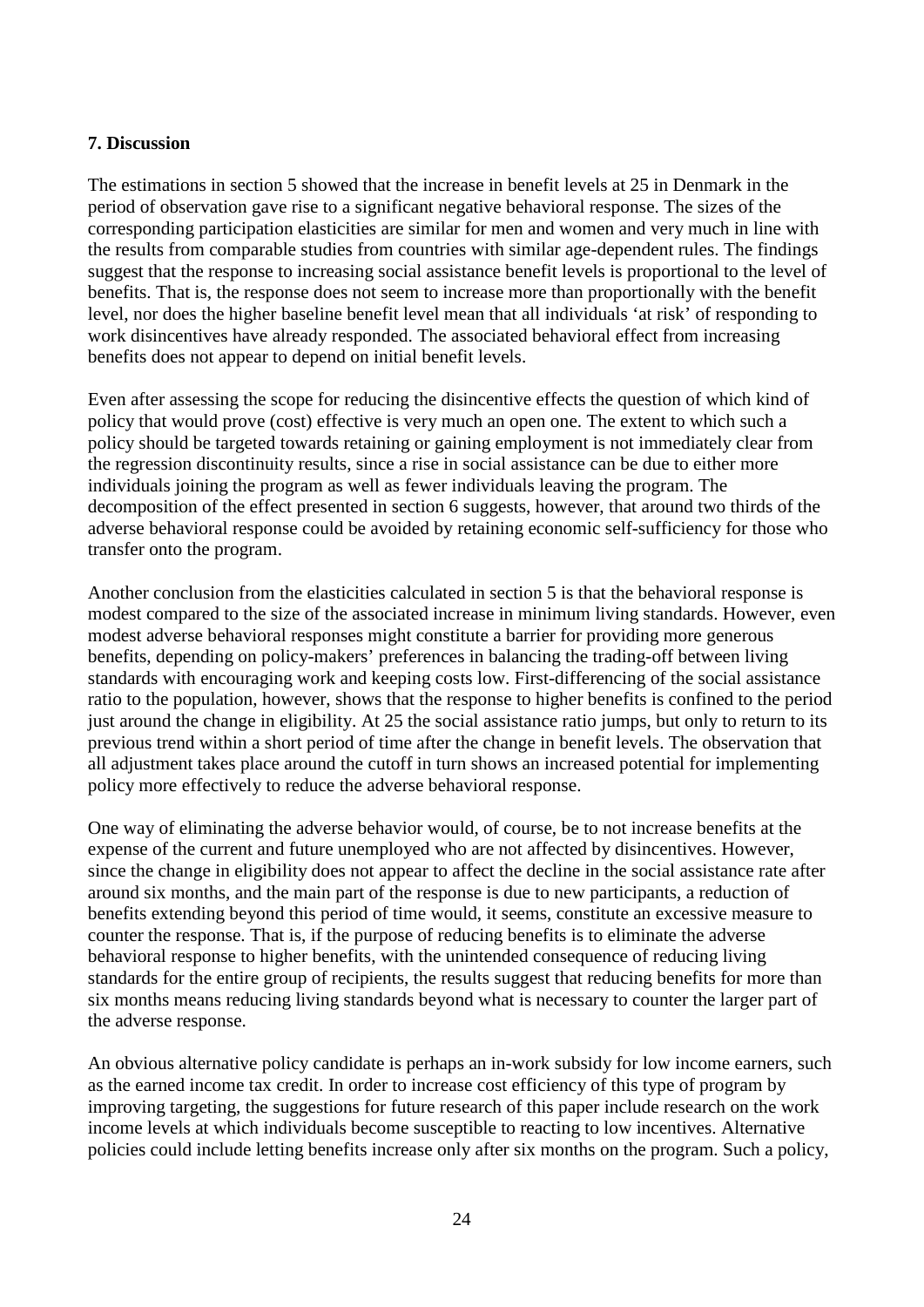of course, relies on the estimated adverse behavioral effect being large enough in size for policy makers to justify a lowering of minimum living standards of the short term social assistance recipients.

### **8. Conclusion**

This paper estimates the effect on the share of social assistance recipients of increasing benefit levels from an average OECD level to the highest level in all OECD countries. The estimated effect is modest in size and very much in line with previous findings from Canada and France, for less generous transfers. This suggests that increases in benefit levels produces similar participation elasticities irrespective of the initial benefit level. The study also decomposes the increase in recipiency into those joining the program and a smaller proportion leaving the program. The results from this exercise clearly indicate that transition rates are only affected just around the change in rules. Furthermore, two thirds of the observed rise in social assistance participants is due to an increase in transitions onto the program. This in turn suggests that a policy capable of retaining employment targeted at those 'at risk' of responding to lower incentives could effectively reduce the larger part of the adverse behavioral response.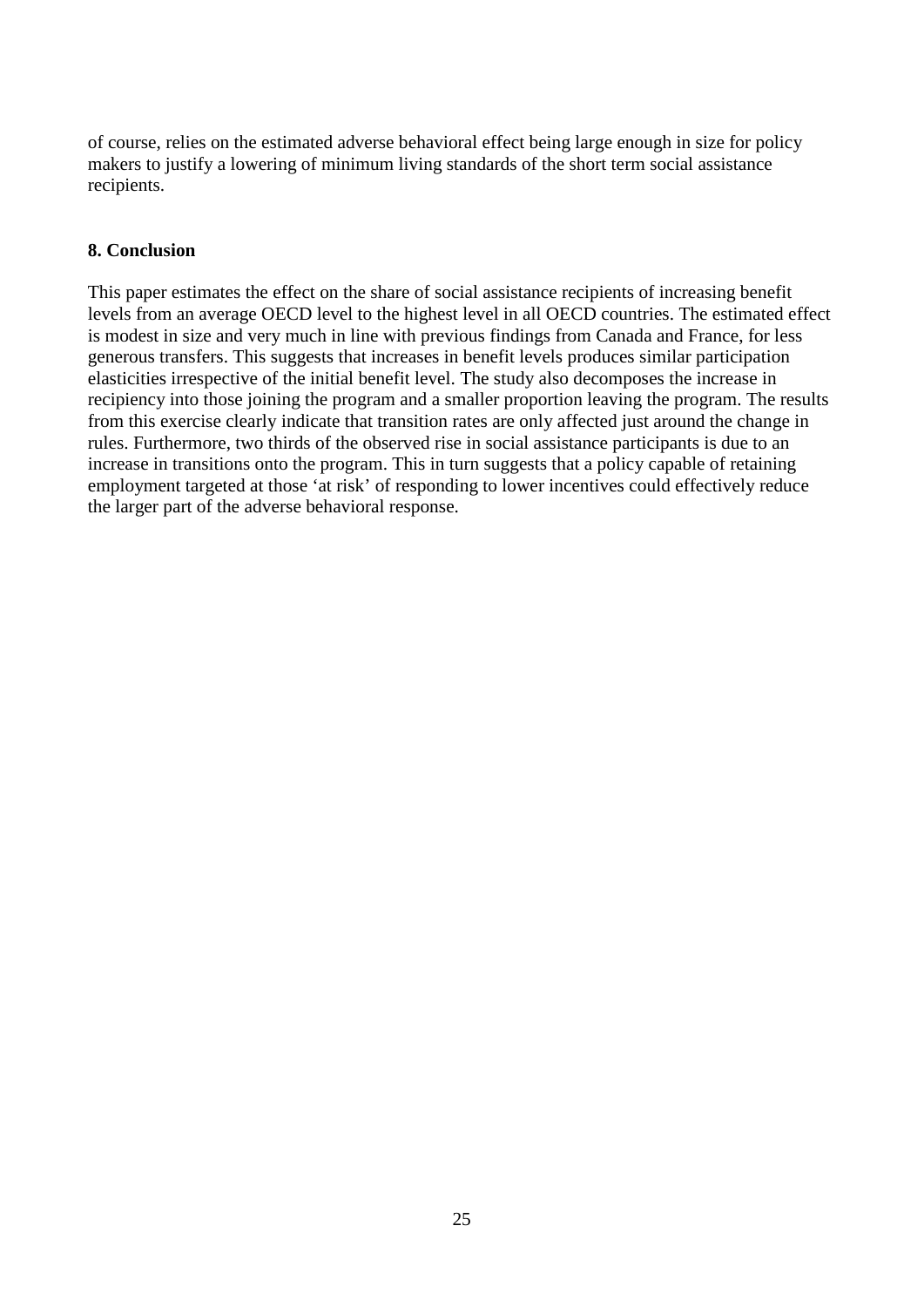#### **Literature**

Bargain, Olivier & Doorley, Karina, 2011. "Caught in the trap? Welfare's disincentive and the labor supply of single men," Journal of Public Economics, Elsevier, vol. 95(9-10), pages 1096-1110, October.

Geerdsen, Lars Pico, 2006. "Is there a Threat Effect of Labour Market Programmes? A Study of ALMP in the Danish UI System," Economic Journal, Royal Economic Society, vol. 116(513), pages 738-750, 07.

Graversen, Brian Krogh & van Ours, Jan C., 2008. "How to help unemployed find jobs quickly: Experimental evidence from a mandatory activation program," Journal of Public Economics, Elsevier, vol. 92(10-11), pages 2020-2035, October.

Lee, David S. & Lemieux, Thomas, 2010. "Regression Discontinuity Designs in Economics," Journal of Economic Literature, American Economic Association, vol. 48(2), pages 281-355, June.

Lemieux, Thomas & Milligan, Kevin, 2008. "Incentive effects of social assistance: A regression discontinuity approach," Journal of Econometrics, Elsevier, vol. 142(2), pages 807-828, February.

Moffitt, Robert A. & Ben-Shalom, Yonatan & Scholz, John Karl, 2011. "An Assessment of the Effectiveness of Anti-Poverty Programs in the United States," NBER Working Papers 17042, National Bureau of Economic Research, Inc.

Rosholm, Michael & Svarer, Michael, 2008. "The Threat Effect of Active Labour Market Programmes," Scandinavian Journal of Economics, Wiley Blackwell, vol. 110(2), pages 385-401, 06.

Rosholm, Michael & Vejlin, Rune, 2010. "Reducing income transfers to refugee immigrants: Does start-help help you start?," Labour Economics, Elsevier, vol. 17(1), pages 258-275, January.

Svarer, Michael, 2011. "The Effect of Sanctions on Exit from Unemployment: Evidence from Denmark," Economica, London School of Economics and Political Science, vol. 78(312), pages 751-778, October.

Toomet, Ott, 2005. "Does an Increase in Unemployment Income Lead to Longer Unemployment Spells? Evidence using Danish Unemployment Assistance Data," Aarhus University Economics Paper, No. 2005-07